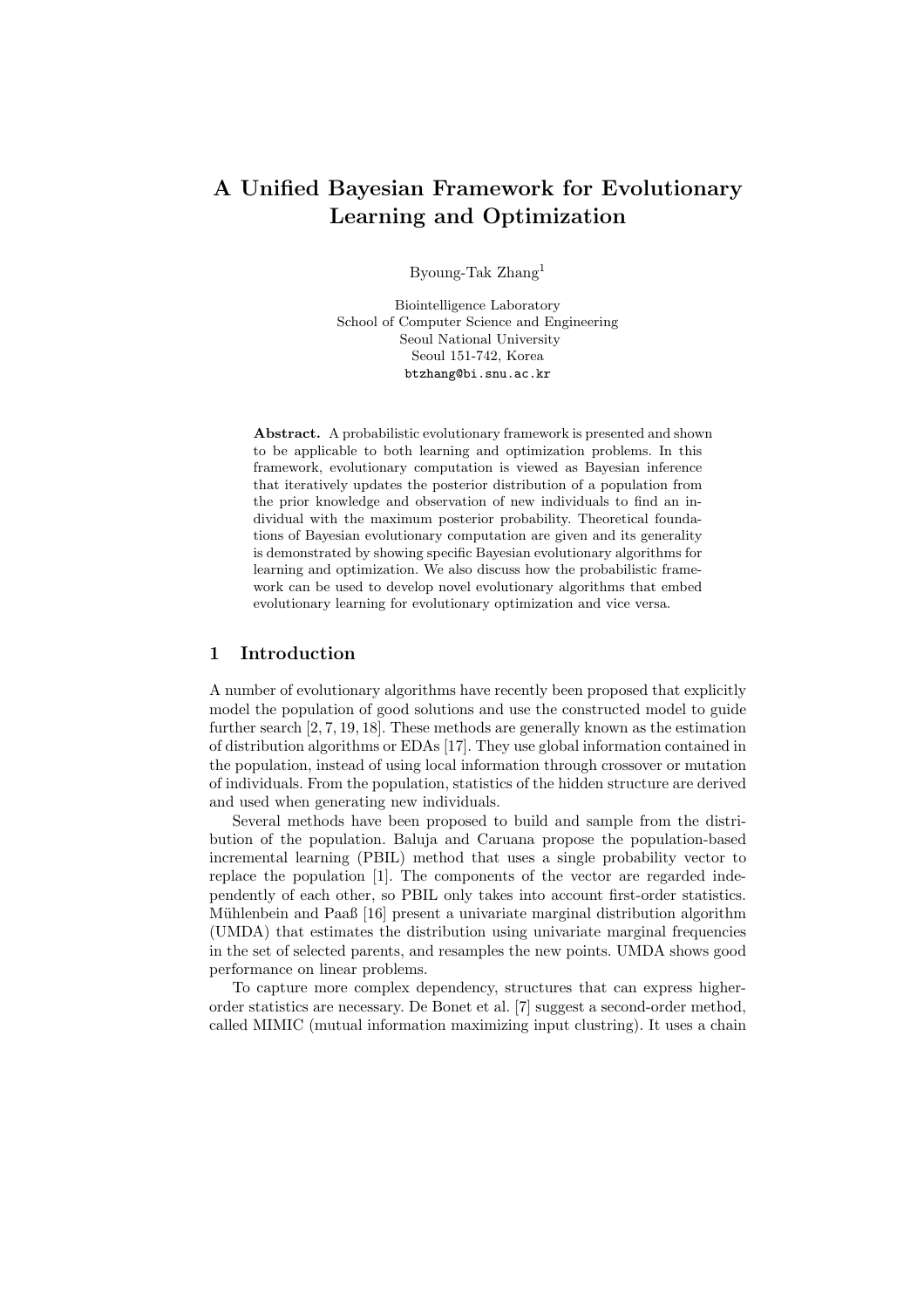structure to express conditional probabilities. Baluja and Davies [2] propose to use dependency trees to learn second-order probability distributions. Pelikan and Mühlenbein [19] suggest the bivariate marginal distribution algorithm (BMDA) as an extension of the UMDA. Mühlenbein and Mahnig [18] present the factorized distribution algorithm (FDA). Here, the distribution is decomposed into various factors or conditional probabilities. Pelikan et al. [20] describe the Bayesian optimization algorithm (BOA) that uses Bayesian networks in order to estimate the joint distribution of promising solutions. All these methods are designed for optimization.

Zhang [23] presents Bayesian evolutionary algorithms (BEAs) where evolutionary computation is formulated as a probabilistic process of finding an individual with the maximum a posteriori probability (MAP). The BEA starts with a population of individuals drawn from the prior distribution, and iteratively generates a new population by estimating the posterior fitness distribution of parent individuals and then sampling from the distribution offspring individuals via variation and selection operators. Explicit modeling of fitness distributions in terms of probabilities and the generational transition by means of Bayes formula are two distinguishing features of BEAs from other evolutionary algorithms. This framework was presented originally in the context of evolutionary learning of models from given data, i.e. function approximation. This is contrasted with most of EDAs that were suggested for function optimization.

In this paper, we extend the Bayesian evolutionary framework to encompass probabilistic evolutionary algorithms for function optimization as well as those for function approximation. Optimization and learning problems are formally defined and the similarities and differences between them are identified. We then illustrate how the existing evolutionary approaches can be formulated as Bayesian evolutionary algorithms and present a unified Bayesian framework of evolutionary computation for learning and optimization. The generality of the framework is illustrated by showing two specific applications of BEAs. One is the Bayesian evolutionary algorithm that performs function optimization by learning the sample distribution using a probabilistic graphical model, i.e. Helmholtz machines [6]. The effectiveness of this method is demonstrated on a suite of GAdeceptive functions. A second example is the Bayesian evolutionary algorithm that learns neural trees for time series prediction. Explicit formulae for specifying the distributions are provided and the effectiveness and robustness of the method is demonstrated on the laser data.

The paper is organized as follows. In Section 2, we formally define the problems of function optimization and function approximation (learning) and examine their relationship. Section 3 presents the unified Bayesian framework of evolutionary computation for learning and optimization. Section 4 demonstrates the effectiveness of the Bayesian evolutionary algorithm for learning in the context of evolving neural trees. Section 5 illustrates the usefulness of the Bayesian evolutionary algorithms for solving function optimization. Section 6 concludes with some remarks on the implications of the Bayesian evolutionary approaches to learning and optimization, respectively and in combination.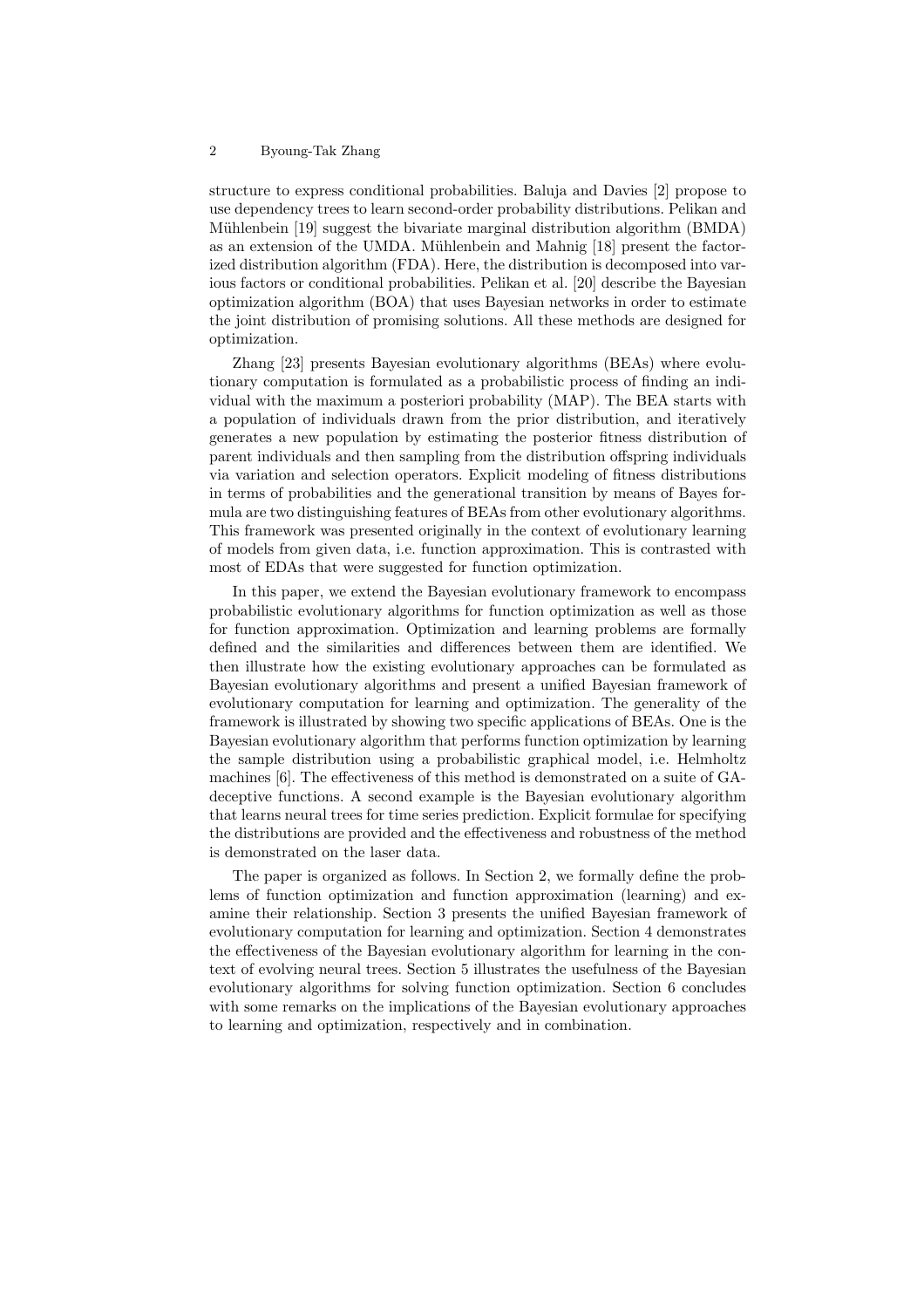# 2 Optimization and Learning

### 2.1 Optimization

The goal of function optimization is to find  $\mathbf{x}^*$  that minimizes an objective function f:

$$
\mathbf{x}^* = \underset{\mathbf{x} \in X}{\text{argmin}} \ f(\mathbf{x}),\tag{1}
$$

where X is the input space of f. Here, the objective function f is given as an equation (or the equivalent) and the fitness of any search points  $\bf{x}$  can be evaluated directly from this function.

Evolutionary algorithms have been extensively used for function optimization [3, 12, 22]. The initial population  $X^0$  of search points  $x_i$  are generated at random. The fitness values  $f(\mathbf{x}_i)$  of the points are measured. Depending on these values, the next population  $X<sup>1</sup>$  of search points are generated by a variety of variation operators. Typically, these involve mutation and crossover. Mutation generates a new point by modifying the existing point. Crossover generates new points by combining two or more search points. New populations  $X<sup>t</sup>$  are generated until the optimum point x ∗ is found or the maximum allowed generation is reached.

#### 2.2 Learning

Learning or function approximation involves constructing models  $f_{\theta}$  of a target function f given a set D of input-output pairs  $(\mathbf{x}_c, f(\mathbf{x}_c))$ , i.e.,  $D = \{(\mathbf{x}_c, f(\mathbf{x}_c)) | c =$  $1, ..., N$ . Here  $f(\mathbf{x}_c)$  is the observed output of the target function given the input  $\mathbf{x}_c$ . The objective is to find the model  $\theta^*$ , i.e., the functional structure and associated parameters, whose output  $f_{\theta^*}(\mathbf{x})$  best predicts the output  $f(\mathbf{x})$  of the target function given an arbitrary input x. Using the squared error criterion as the objective function, this can be formulated as a minimization problem [5]:

$$
\theta^* = \underset{\theta \in \Theta}{\text{argmin}} \left\{ \sum_{\mathbf{x}_c \in D} ||f_{\theta}(\mathbf{x}_c) - f(\mathbf{x}_c)||^2 \right\},\tag{2}
$$

where  $\Theta$  is the space of all possible models in consideration and  $D$  is the data set available.

Evolutionary computation has been used from its inception for automatic induction of models for a given system or process. For example, L. Fogel used simulated evolution to induce finite state machines that predict a sequence of symbols from an environment [9]. Other authors have used different structures as models of target systems. These include machine language instructions [10], sets of if-then rules [14], neural networks [26], and many others. Recent development includes genetic programming [15, 4] where Lisp-like symbolic programs are evolved from training data.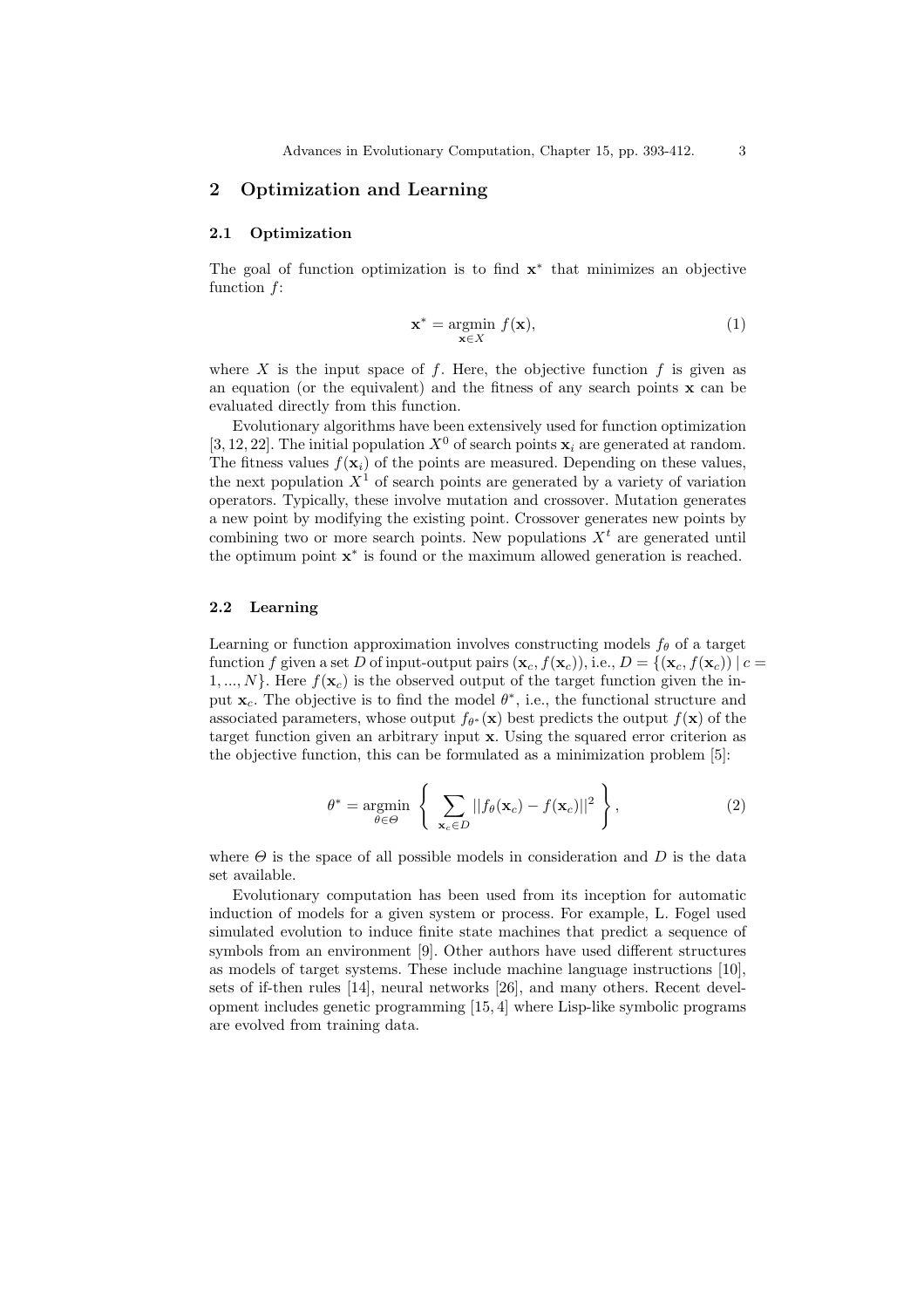#### 2.3 Optimization vs. Learning

There are several differences between function approximation (learning) and function optimization. First, the objective function  $f$  in optimization is given as an "explicit" functional form and the fitness of any search points  $x$  can be evaluated directly from this function. In contrast, the objective function in learning is given "implicitly" as a finite set  $D$  of function values, and thus the fitness of search points (in this case, models  $\theta$ ) is evaluated on this finite set of fitness cases.

Learning also differs from optimization in the way how the optimization result is used. The result  $\theta^*$  of learning in (2) is usually used later to solve multiple problem-instances (e.g., to predict outputs  $f_{\theta^*}(\mathbf{x})$  given different inputs  $\mathbf{x})$  while the solution  $\mathbf{x}^*$  of an optimization problem (1) is itself the final solution for the problem instance at hand.

Despite the differences in their goals and assumptions, function approximation is formally in close connection with 'regular' function optimization. To see the relationship, we define the objective function  $F$  of function approximation  $(2)$  in terms of D as

$$
F(\theta) = \sum_{\mathbf{x}_c \in D} ||f_\theta(\mathbf{x}_c) - f(\mathbf{x}_c)||^2.
$$
 (3)

Then, the function approximation problem can be viewed as a function optimization problem:

$$
\theta^* = \underset{\theta \in \Theta}{\operatorname{argmin}} \ F(\theta),\tag{4}
$$

where  $\Theta$  is the input space of the function F (see Equation (1) for comparison).

On the other hand, function optimization can be facilitated by using function approximation as a subroutine. That is, instead of attempting to directly optimize the objective function  $f(\mathbf{x})$ , we can build a model  $f_{\theta}(\mathbf{x})$  of the objective function using the search points observed so far or their subset  $X^t = \{x_c \mid c =$  $1, ..., N$ . The new problem is then formulated as:

$$
\mathbf{x}^* = \underset{\mathbf{x} \in X}{\operatorname{argmin}} \ f_\theta(\mathbf{x}),\tag{5}
$$

where  $f_{\theta}$  is the approximated function of the original objective function f. This is reasonable since many optimization problems have underlying structure in their search space. Using this structure can help the search for the optimal solution.

Recently, a number of methods have been proposed that explicitly model, i.e. "learn", the population of promising points and use the constructed model to guide further search as reviewed in Section 1. These methods are generally known as the estimation of distribution algorithms or EDAs [17]. They use global information contained in the population, instead of using local information through crossover or mutation of individuals. From the population, statistics of the hidden structure are derived and used when generating new individuals.

In the following section, we present a general probabilistic framework for evolutionary computation that handles function optimization, function approximation, and their combinations in a uniform way.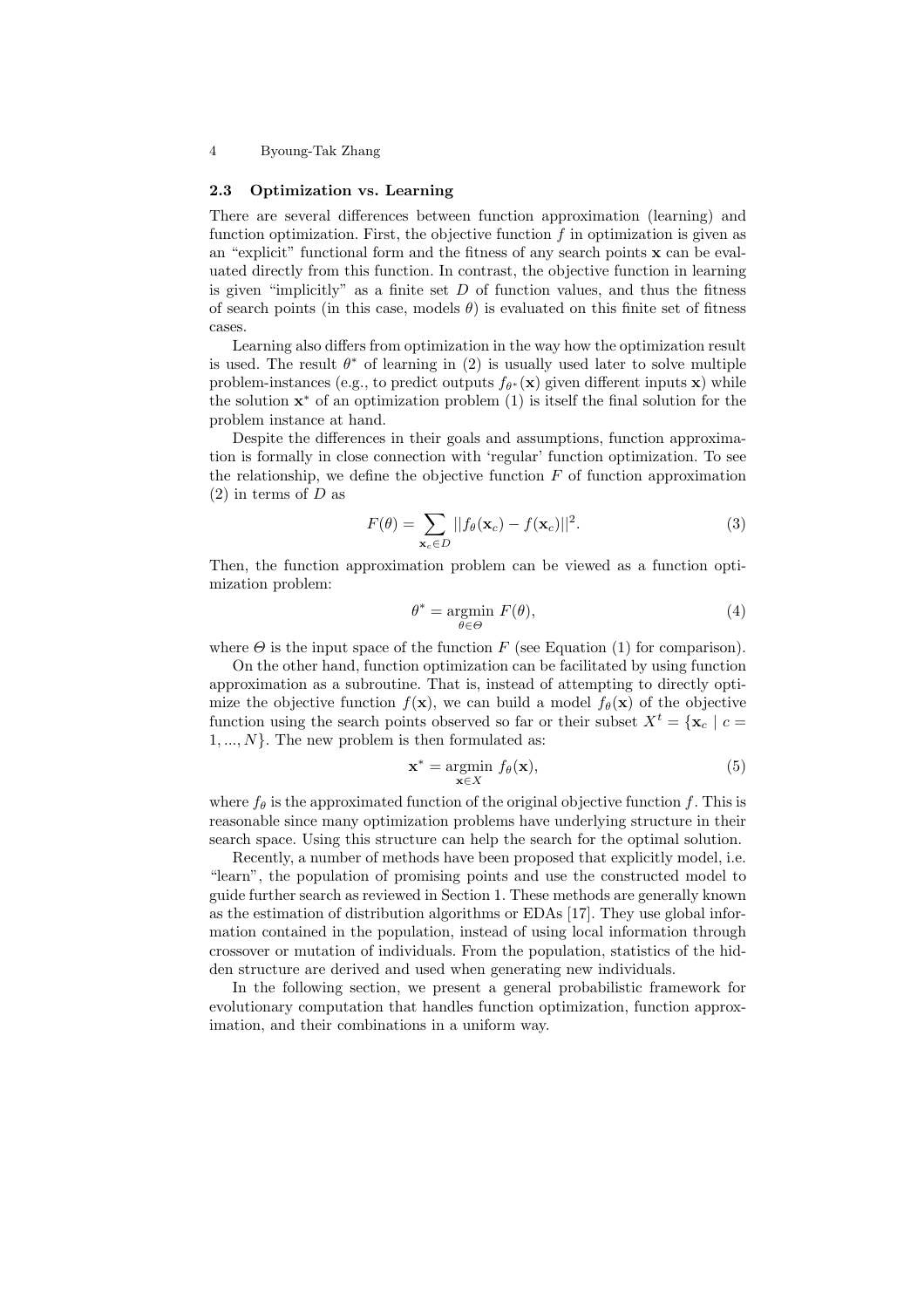# 3 A Bayesian Evolutionary Framework for Learning and Optimization

#### 3.1 Bayesian Evolutionary Computation

In the Bayesian approach to evolutionary computation [23], the fitness of the individuals is formulated as a probability function. In the context of maximum likelihood, this might be a likelihood function or its transform. In decision theoretic contexts, this might involve complex loss functions. In its most general form, the fitness of an individual is represented as a posterior probability. Here, the best (fittest) individual is defined as the most probable model of the data with respect to the prior knowledge on the problem domain.

More formally, let  $\theta$  denote the parameter vector for the model, let  $\pi(\theta)$  be the prior probability distribution for the models (since  $\theta$  uniquely determines the model, we use the terms 'model' and 'model parameter' interchangeably in this paper) and  $p(D|\theta)$  the likelihood of the model for the data  $D = \{(\mathbf{x}_c, y_c) | c =$ 1, ..., N}. Then, using Bayes formula [11] the posterior probability  $\pi(\theta|D)$  of model  $\theta$  is given as

$$
\pi(\theta|D) = \frac{p(D|\theta)\pi(\theta)}{p(D)}.
$$
\n(6)

Here,  $p(D)$  is a normalizing constant and computed as

$$
p(D) = \int_{\Theta} p(D|\theta)\pi(\theta)d\theta, \tag{7}
$$

where  $\Theta$  is the space of all possible model parameters (in case of discrete space, the integral will be replaced with a summation).

Initially, the shape of the (prior) probability distribution of individuals  $\pi_0(\theta)$ is flat to reflect the fact that little is known at the outset (see Figure 1). Evolution is considered as an iterative process of revising the posterior distribution of individuals  $\pi_t(\theta|D)$  by combining the prior  $\pi_t(\theta)$  with the likelihood  $p(D|\theta)$ . In each generation, Bayes theorem (6) is used to estimate the posterior fitness of individuals from their prior fitness values. The posterior distribution  $\pi_t(\theta|D)$  is then used to generate its offspring.

The aim of Bayesian evolutionary computation is twofold, depending on the problem to address. One is to choose a model  $\theta_{MAP}$  that maximizes the posterior probability (MAP):

$$
\theta_{MAP} = \underset{\theta \in \Theta}{\operatorname{argmax}} \ \pi(\theta | D). \tag{8}
$$

The MAP model is then used to predict the output values y for given input values x:

$$
y = f(\mathbf{x}; \theta_{MAP}). \tag{9}
$$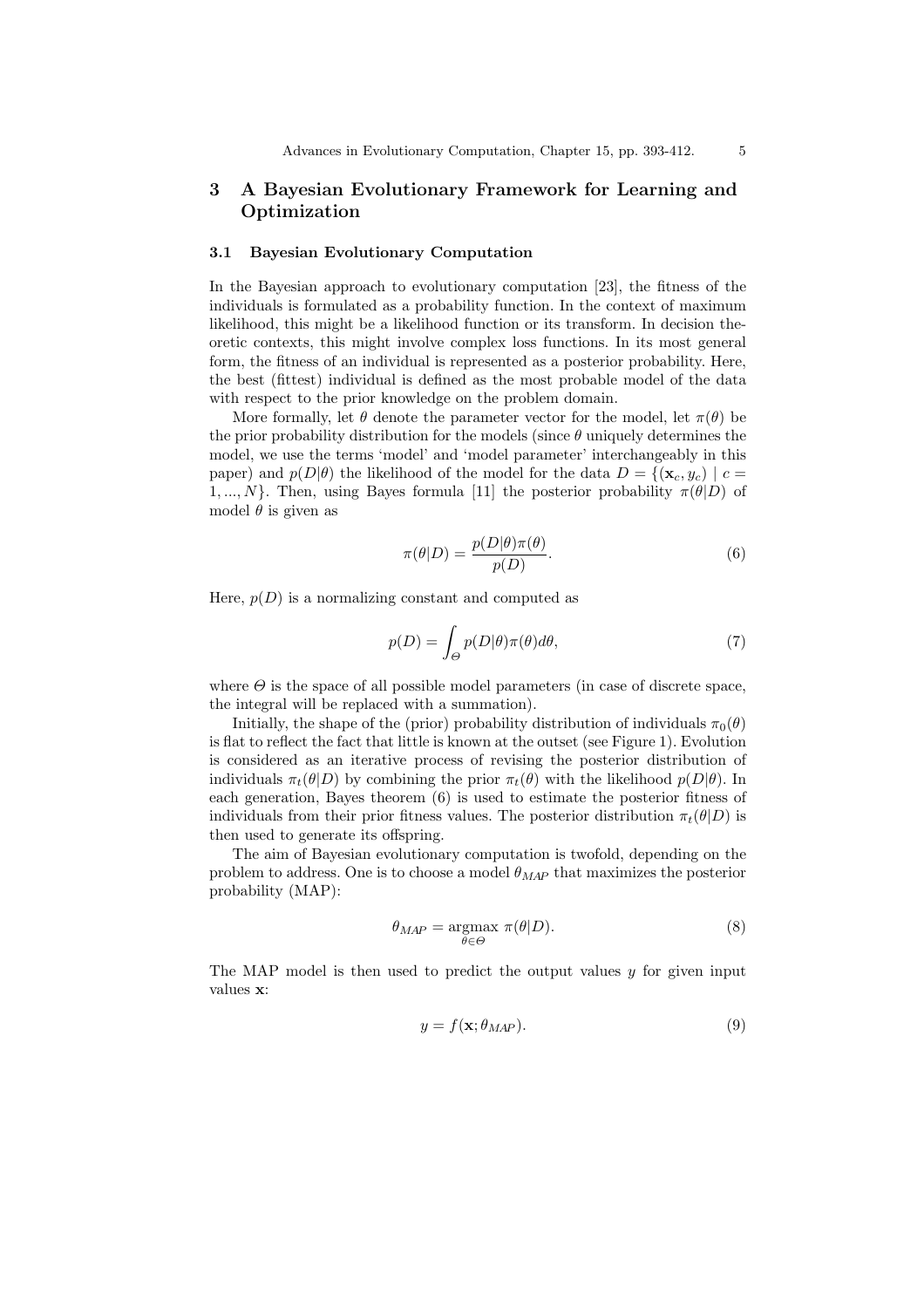

Fig. 1. Bayesian formulation of evolutionary computation. Initially, the shape of the (prior) probability distribution of models  $\pi_0(\theta_i)$  is relatively flat, reflecting the fact that little is known at the outset. Evolution is considered as an iterative process of updating the posterior distribution of models  $\pi_t(\theta_i|D)$  by combining the prior probability  $\pi(\theta_i)$ with the likelihood  $p(D|\theta_i)$  of observed data D.

This is the approach we take for function approximation or learning. An example of this approach will be given in Section 4 below.

Alternatively, the samples from the posterior distribution  $\pi(\theta|D)$  can be used to compute the posterior *predictive* distribution  $p(x|D)$  of inputs x as follows:

$$
p(\mathbf{x}|D) = \int p(\mathbf{x}, \theta|D) d\theta
$$
 (10)

$$
= \int_{c} p(\mathbf{x}|\theta, D)\pi(\theta|D)d\theta \tag{11}
$$

$$
= \int p(\mathbf{x}|\theta)\pi(\theta|D)d\theta.
$$
 (12)

In the first two lines the distribution of future inputs  $x$  is expressed as an average of conditional predictions over the posterior distribution  $\pi(\theta|D)$  of  $\theta$ . The last equation above follows because  $x$  and  $D$  are conditionally independent given  $\theta$ . This is the approach we take to generate promising new points for function optimization.

The distribution estimation algorithms for optimization mentioned in foregoing sections can be regarded as special cases of the Bayesian approach, where the maximum-likelihood estimate approximates the (full) posterior predictive distribution. That is, a single function  $p(\mathbf{x}|\hat{\theta})$  of maximum likelihood estimate  $\hat{\theta}$  is used to approximate the objective function  $f(\mathbf{x})$  rather than using  $p(\mathbf{x}|\theta)$ 's for all possible  $\theta$ 's to take into account their distribution  $\pi(\theta|D)$ . Note that this is a reasonable approximation since if the prior is relatively flat and the peak of the likelihood function is relatively sharp, then the integral in (12) will be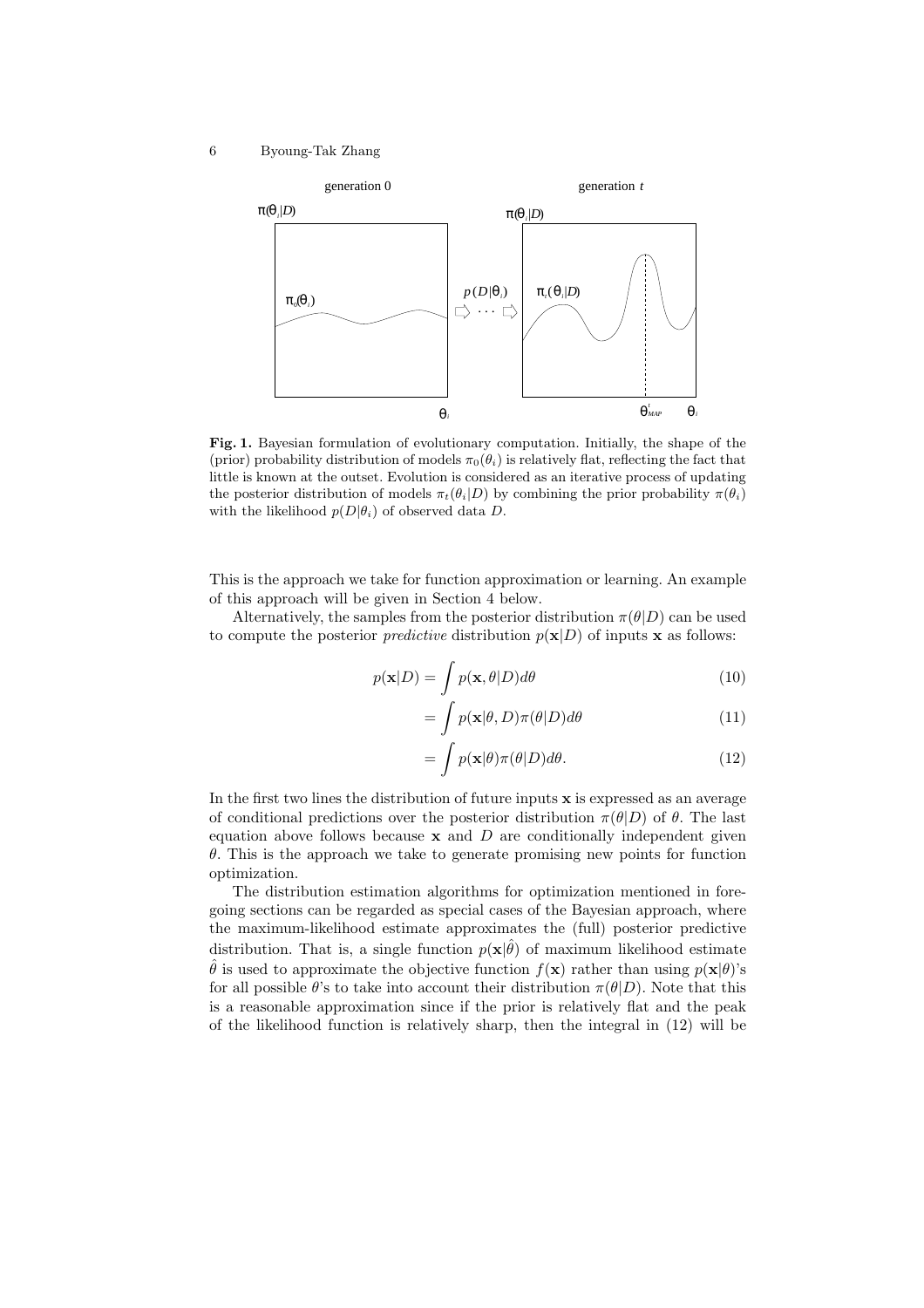dominated by the region around the maximum likelihood estimate  $\hat{\theta}$ , and the posterior predictive distribution can be given approximately by

$$
p(\mathbf{x}|D) \approx p(\mathbf{x}|\hat{\theta}) \int \pi(\theta|D)d\theta \tag{13}
$$

$$
=p(\mathbf{x}|\hat{\theta}),\tag{14}
$$

where we used  $\int \pi(\theta|D)d\theta = 1$ , and  $\hat{\theta}$  is the parameter vector that maximizes  $p(\mathbf{x}|\theta)$ . In Section 5 below, we describe a method that uses a probabilistic graphical model known as Helmholtz machines to approximate the posterior predictive distribution function  $p(\mathbf{x}|D)$  by the maximum likelihood  $p(\mathbf{x}|\hat{\theta})$ .

#### 3.2 The Canonical Bayesian Evolutionary Algorithm

Given the principles of the Bayesian evolutionary approach to optimization and learning, we are now ready to describe their realizations. Algorithm 3.1 summarizes the canonical Bayesian evolutionary algorithm.

Algorithm 3.1 [Canonical BEA]

- 1. (Initialize) Generate  $\Theta^0 = {\theta_1^0, ..., \theta_M^0}$  from the prior distribution  $\pi_0(\theta)$ . Initialize data size  $N_0$  and temperature  $T_0$ . Set generation count  $t \leftarrow 0$ .
- 2. (D-step) Generate (observe)  $D<sup>t</sup>$  of size  $N_t$ . Compute likelihoods  $p(D<sup>t</sup> | \theta<sub>i</sub><sup>t</sup>)$ .
- 3. (P-step) Estimate posterior distribution  $\pi_t(\theta|D^t)$  of the individuals in  $\Theta^t$ .
- 4. (V-step) Generate L variations  $\Theta' = {\theta'_1, ..., \theta'_L}$  by sampling from  $\pi_t(\theta|D^t)$ .
- 5. (S-step) Select M individuals from  $\Theta'$  into  $\tilde{\Theta}^t = {\theta_1^{t+1}, ..., \theta_M^{t+1}}$  based on  $p(D^t|\theta'_i)$ . Set the best individual  $\theta_{best}^t$ .
- 6. (R-step) Optionally, revise prior distribution  $\pi_t(\theta)$ , and update  $N_t$  and  $T_t$ .
- 7. (Loop) If the termination condition is met, then stop. Otherwise, set  $t \leftarrow t+1$ and go to Step 2.

In essence, the algorithm consists of five steps: D (data), P (posterior), V (variation), S (selection), and R (revision). The three steps of R, D, and P involve computation of prior, likelihood, and posterior probabilities, respectively. The V and S steps realize the sampling from the posterior distribution. Note that BEAs attempt in the P-step to explicitly model the posterior fitness distribution  $\pi_t(\theta|D^t)$  of individuals in population  $\Theta^t$ . Another feature of BEAs is the Dstep which may care for incremental growth of data sets [27]. This naturally corresponds to the Bayesian inductive learning principle. The R-step is used only for adaptive versions of BEAs, and will not be considered in this paper.

More specifically, we define the fitness value of individual  $\theta_i^t$  as its posterior probability  $\pi_t(\theta_i^t|D^t)$ :

$$
\pi_t(\theta_i^t | D^t) \equiv \frac{p(D^t | \theta_i^t) \pi_t(\theta_i^t)}{\sum_{\theta_j^t \in \Theta^t} p(D^t | \theta_j^t) \pi_t(\theta_j^t)},\tag{15}
$$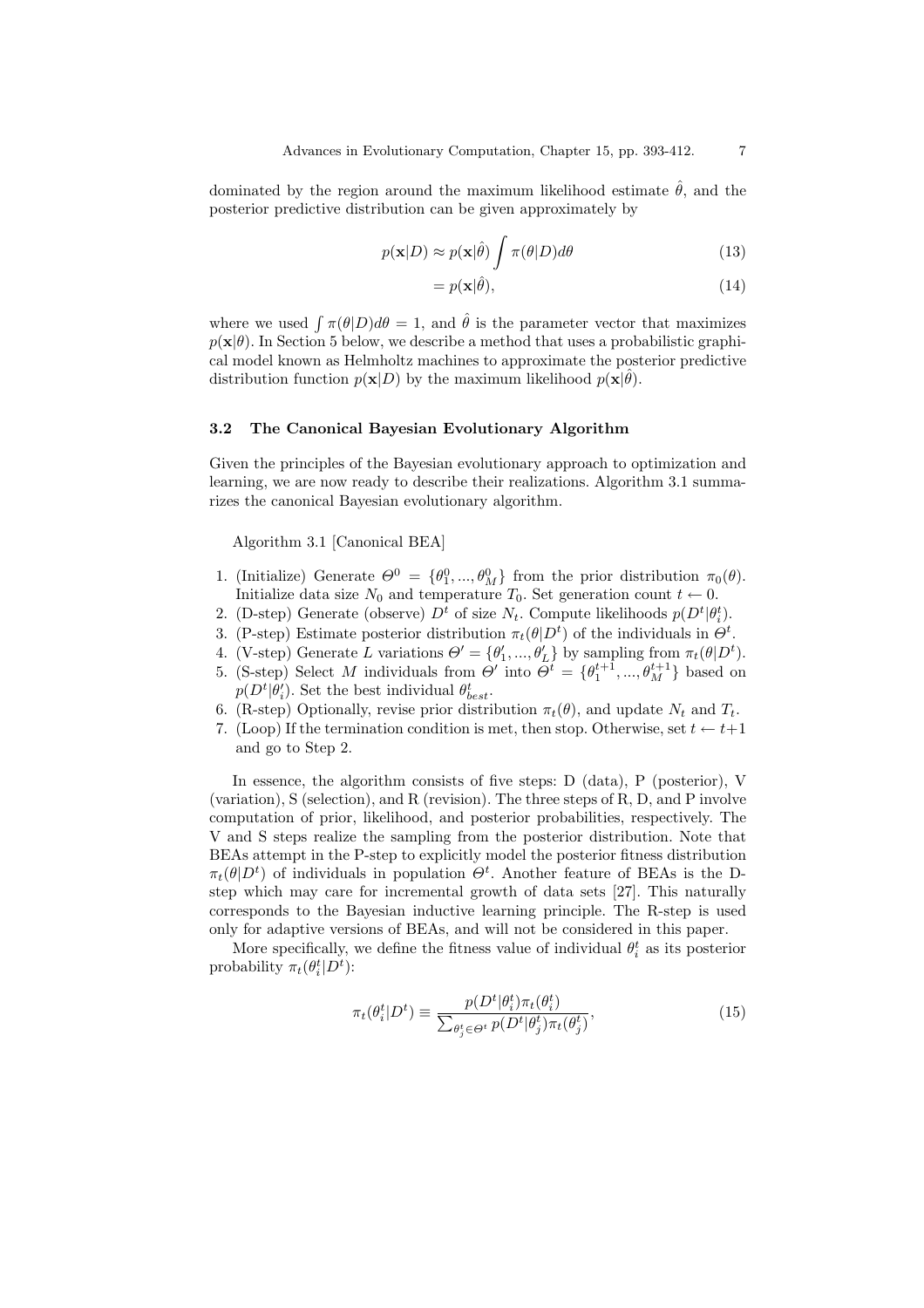where  $\Theta^t$  is the finite set of inidividuals in the t<sup>th</sup> population. Assuming the exponential family for the likelihood function and prior distribution (e.g., Gaussian distributions),

$$
p(D^t|\theta_i^t) = \frac{1}{Z_E} \exp\{-E(D^t|\theta_i^t)/T_t\}
$$
\n(16)

$$
\pi_t(\theta_i^t) = \frac{1}{Z_C} \exp\{-C(\theta_i^t)/T_t\},\tag{17}
$$

the fitness of individuals is written as

$$
\pi_t(\theta_i^t | D^t) \equiv \frac{\exp\{-F(\theta_i^t | D^t)/T_t\}}{\sum_{\theta_j^t \in \Theta^t} \exp\{-F(\theta_j^t | D^t)/T_t\}} \tag{18}
$$
\n
$$
= \frac{\exp\{-(E(D^t | \theta_i^t) + C(\theta_i^t))/T_t\}}{\sum_{\theta_j^t \in \Theta^t} \exp\{-(E(D^t | \theta_j^t) + C(\theta_j^t))/T_t\}},
$$

where  $E(D|\theta_j^t)$  and  $C(\theta_j^t)$  are arbitrary component measures for evaluating raw fitness of individuals, and  $T_t$  is the temperature parameter for controlling the randomness of the stochastic process. Note here that the posterior probability is approximated by a fixed-size population  $\Theta^t$  which is typically a small subset of the entire model space  $\Theta: \Theta^t \subset \Theta, |\Theta^t| \ll |\Theta|$ . The evolutionary inference step from generation t to  $t + 1$  is then considered to induce a new fitness distribution  $\pi_{t+1}(\theta)$  from  $\pi_t(\theta)$  following Bayes formula.

At each generation t we keep the best individual  $\theta_{best}^t$  which is the individual with the maximum a posteriori (MAP) probability with respect to  $\Theta_t$ :

$$
\theta_{best}^{t} = \underset{\theta_i^{t}}{\operatorname{argmax}} \pi_t(\theta_i^{t} | D^t) \tag{19}
$$
\n
$$
= \underset{\theta_i^{t}}{\operatorname{argmax}} \frac{p(D^t | \theta_i^{t}) \pi_t(\theta_i^{t})}{\sum_{\theta_j^{t}} p(D^t | \theta_j^{t}) \pi_t(\theta_j^{t})}
$$
\n
$$
= \underset{\theta_i^{t}}{\operatorname{argmax}} p(D^t | \theta_i^{t}) \pi_t(\theta_i^{t}), \tag{20}
$$

where  $\theta_i^t$  and  $\theta_j^t$  are elements of population  $\Theta^t$ . A complete run for t generations of the Bayesian evolutionary algorithm then chooses the best among the generation-best models, i.e.,  $\theta_{best}(t)$  such that

$$
\pi_t(\theta_{best}(t)|D^t) = \max_{k \le t} \pi_k(\theta_{best}^k|D^t), \tag{21}
$$

where  $\theta_{best}^k$  is the best solution at generation k and  $\pi_t(\theta_{best}(t)|D^t)$  is the tth estimation of  $\pi(\theta_{MAP} | D^t)$ .

Note that the description of Algorithm 3.2 is intentionally abstract and general. Thus, for example, the V-step can be implemented in several ways, including mutation, crossover, Metropolis-Hastings moves, or their combinations. The S-step can also be realized using various selection schemes, such as truncation selection and tournament selection as well as proportional selection [3].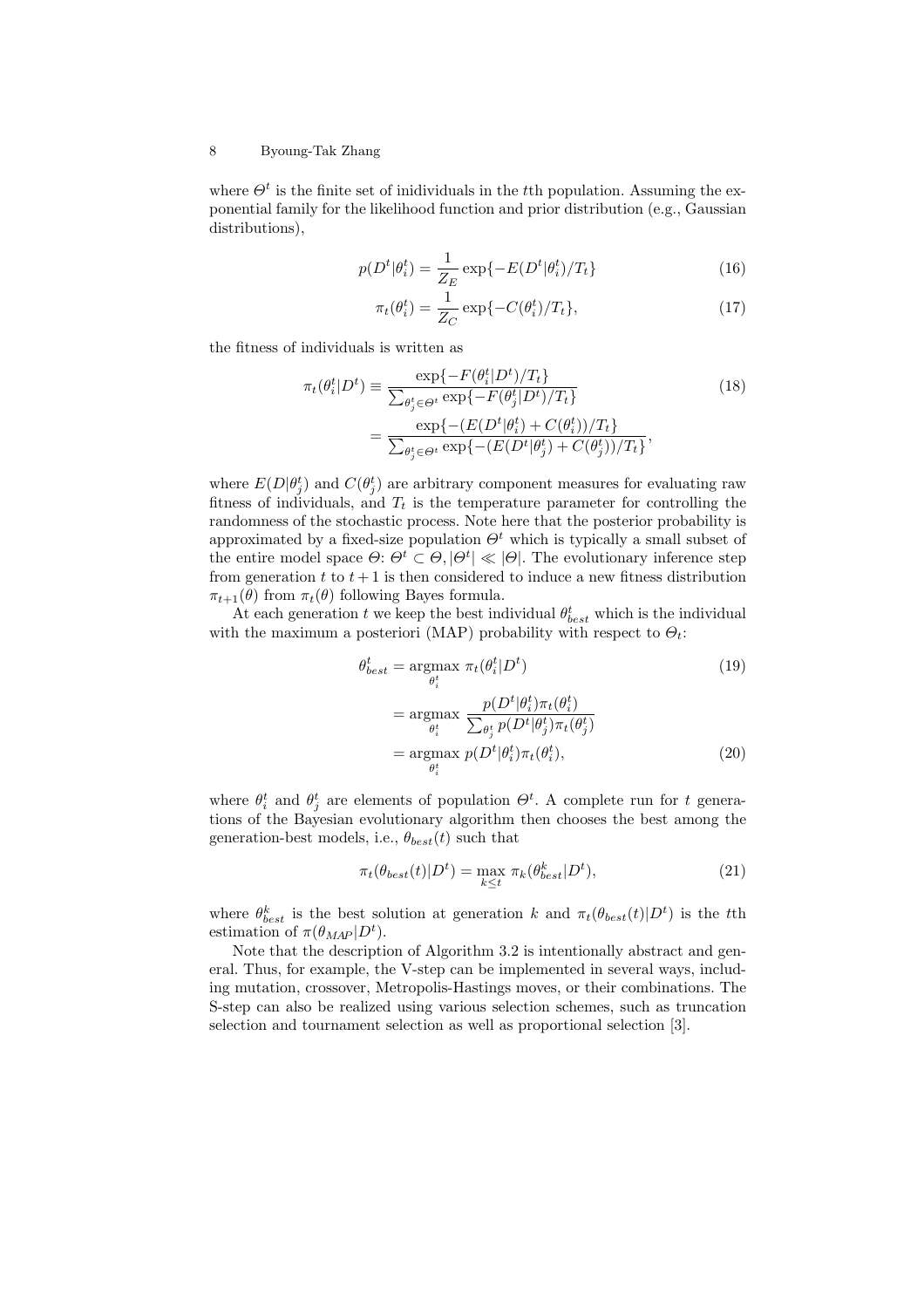# 4 Bayesian Evolutionary Computation for Learning

The Bayesian evolutionary algorithm is applied to learning neural tree models of time series data. We provide explicit probability models for the prior, likelihood, and posterior probability distributions of neural trees. The sampling procedure for evolving neural trees are described and empirical results are reported.

#### 4.1 Definining Probability Distributions of Neural Trees

Neural trees are tree-structured neural networks. A neural tree is composed of terminal nodes, nonterminal nodes, and the weights of connection links between two nodes [26]. The nonterminal nodes represent neural units with various activation functions. Typical neurons compute the sum of weighted inputs from the lower layer by

$$
net_i = \sum_j w_{ij} y_j,
$$
\n(22)

where  $y_j$  are the inputs to the *i*th neuron. The output of a neuron is computed by the sigmoid transfer function

$$
y_i = f(net_i) = \frac{1}{1 + e^{-net_i}}.
$$
\n(23)

In principle, there is no restriction in the types of activation functions employed in neural trees since the evolutionary learning procedure does not impose limiting constraints such as continuity or differentiability on the search space.

Neural trees have a number of important features from the model induction point of view. Neural trees can represent a broad class of higher-order networks since a single tree can have a mixture of sigma, pi, and any other types of units. No bound is enforced in the number of layers of the network. The network structures are not strictly layered; the connections between non-neighboring layers are allowed. The network may contain partial connectivity, which is useful for the economic representation of arbitrary complex interactions. In addition, neural trees do not require decoding for their fitness evaluation. Training and fitness evaluation can be performed directly on the genotype since both the genotype and phenotype are equivalent.

To learn the fittest model by the BEAs, we first define the probability distributions of neural tree models for data. A neural tree model is parameterized as  $\theta = (\mathbf{w}, k)$ , where k is the number of nodes in the neural tree (including bias terms) and **w** is the weight vector. The posterior probability of a neural tree  $\theta$ is written as

$$
\pi(\theta|D) \propto p(D|\theta)\pi(\theta) \tag{24}
$$

$$
= p(D|\mathbf{w}, k)\pi(\mathbf{w}, k)
$$
\n(25)

$$
= p(D|\mathbf{w}, k)\pi(\mathbf{w}|k)\pi(k).
$$
 (26)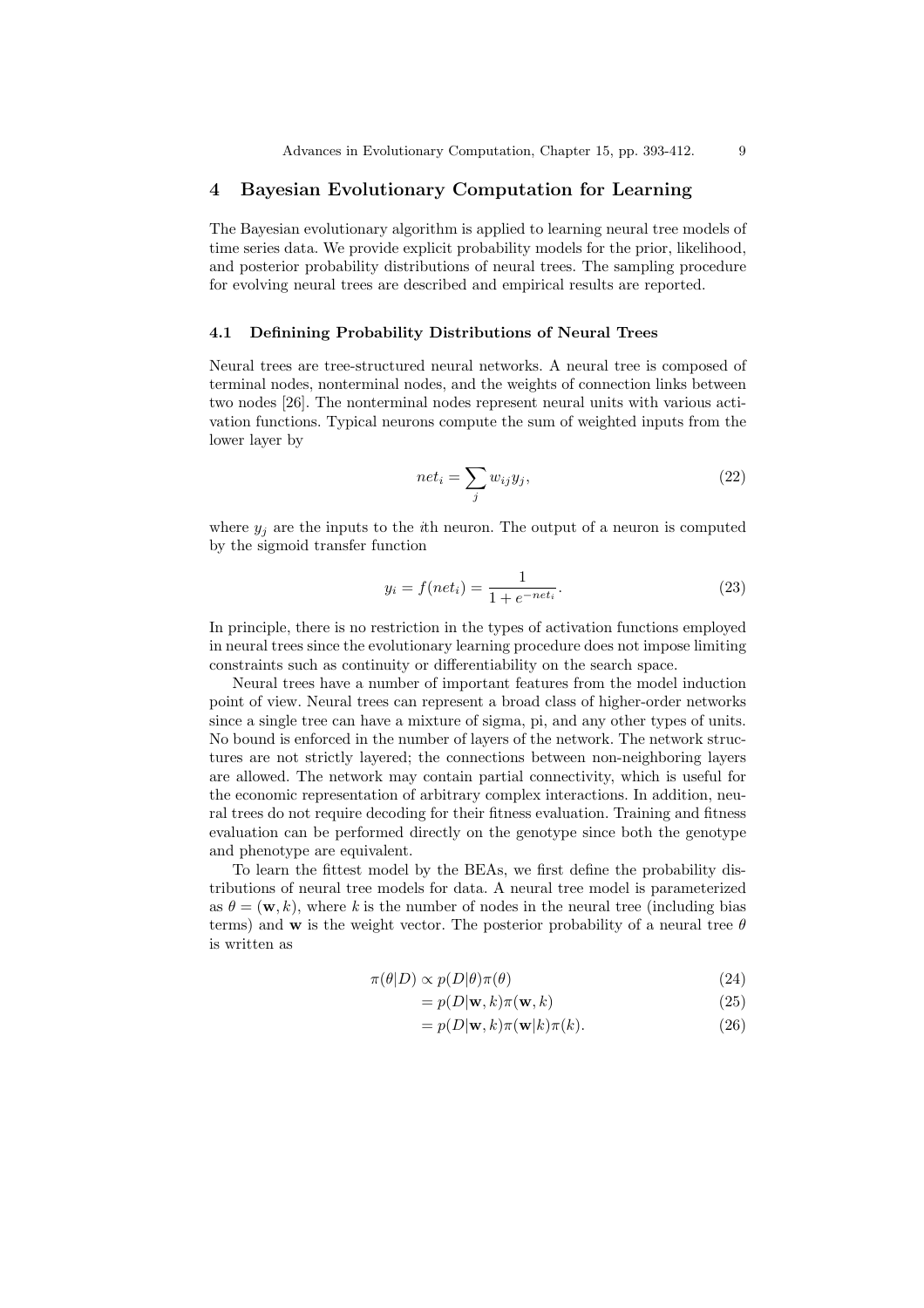Given the training data

$$
D = \{ (\mathbf{x}_c, y_c) \mid c = 1, ..., N \},
$$
\n(27)

the model A can represent the following input-output mapping

$$
y_c = f(\mathbf{x}_c; \theta) + \epsilon. \tag{28}
$$

Here, the noise  $\epsilon$  is assumed to be Gaussian with mean zero and standard deviation  $\sigma$ .

If we additionally assume that data items are independent of each other, then the likelihood of the neural tree can be expressed as follows

$$
p(D|\mathbf{w},k) = \prod_{c=1}^{N} \frac{1}{\sqrt{2\pi}\sigma} \exp\left(-\frac{(y_c - f(\mathbf{x}_c; \mathbf{w},k))^2}{2\sigma^2}\right)
$$

$$
= \left(\frac{1}{\sqrt{2\pi}\sigma}\right)^N \exp\left(-\frac{\sum_{c=1}^{N} (y_c - f(\mathbf{x}_c; \mathbf{w},k))^2}{2\sigma^2}\right).
$$
(29)

We define the following prior probability for weights of the neural tree

$$
\pi(\mathbf{w}|k) = \prod_{j=1}^{k-1} \frac{1}{\sqrt{2\pi}} \exp\left(-\frac{w_j^2}{2}\right)
$$

$$
= \left(\frac{1}{\sqrt{2\pi}}\right)^{k-1} \exp\left(-\frac{\sum_{j=1}^{k-1} w_j^2}{2}\right),\tag{30}
$$

where the components of the weight vector **w** are assumed to be independent of each other and distributed according to zero-mean Gaussian with standard deviation 1. We also assume that the number of nodes in the neural tree is distributed according to following Poisson distribution

$$
\pi(k-3) = \frac{\lambda^{k-3} \exp(-\lambda)}{(k-3)!},\tag{31}
$$

where  $k = 3, 4, \dots$  since the neural tree which consists of one terminal node was not considered. Substituting Equations (29), (30), and (31) into (24), we obtain the following posterior probability for the neural tree

$$
\pi(\theta|D) \propto p(D|\mathbf{w}, k)\pi(\mathbf{w}|k)\pi(k)
$$
\n
$$
= \left(\frac{1}{\sqrt{2\pi}\sigma}\right)^N \exp\left(-\frac{\sum_{c=1}^N (y_c - f(\mathbf{x}_c; \mathbf{w}, k))^2}{2\sigma^2}\right)
$$
\n
$$
\times \left(\frac{1}{\sqrt{2\pi}}\right)^{k-1} \exp\left(-\frac{\sum_{j=1}^{k-1} w_j^2}{2}\right) \frac{\lambda^{k-3} \exp(-\lambda)}{(k-3)!},
$$
\n(32)

where  $\theta = (\mathbf{w}, k)$  is the parameter vector for the neural tree.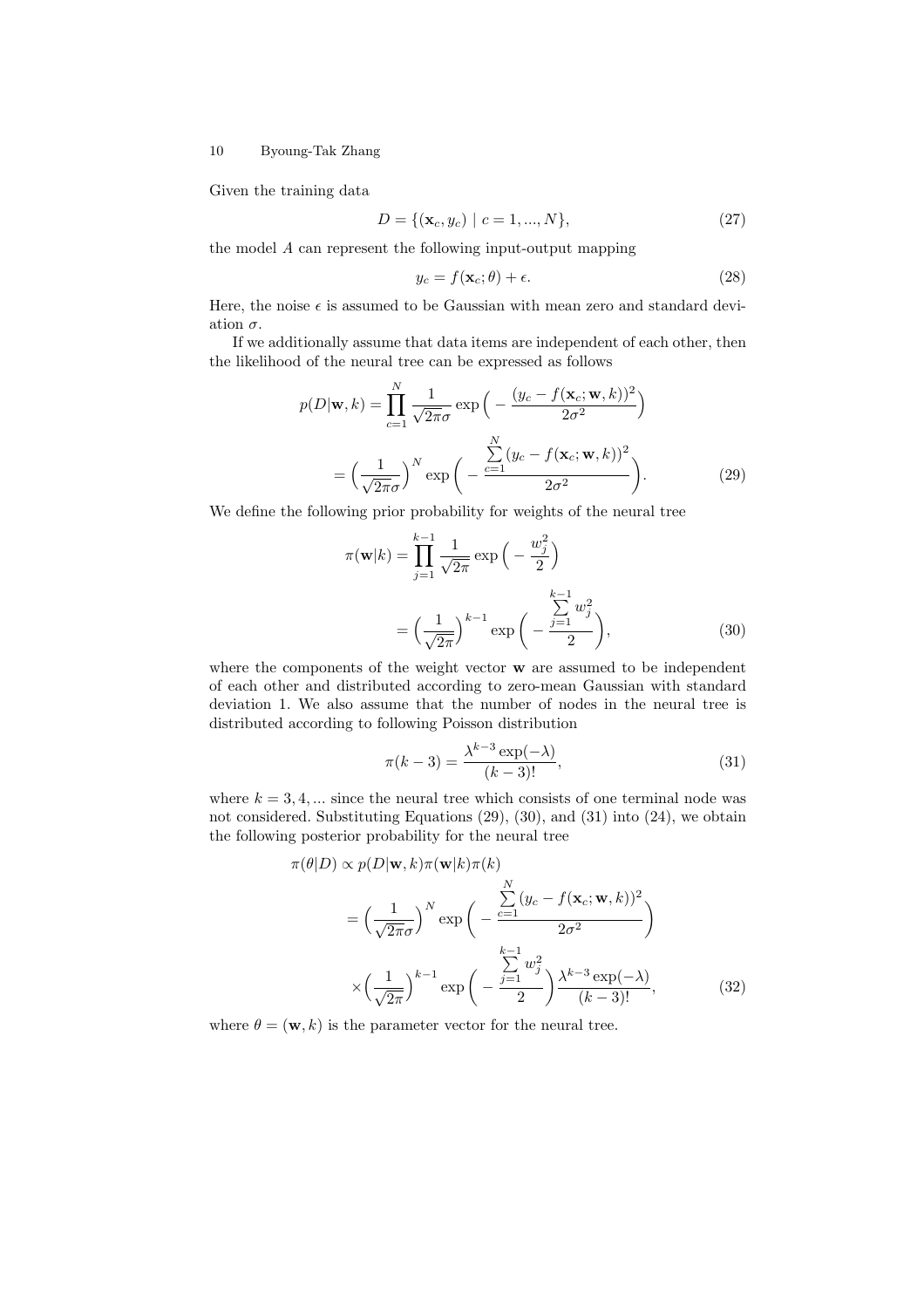#### 4.2 The BEA for Learning

The general procedure for evolving neural trees is similar to Algorithm 3.2. It consists of four major steps:  $D$  (data),  $P$  (posterior),  $V$  (variation), and  $S$  (selection). The D and P steps involve computation of the likelihood  $p(D|\theta_i^t)$  and posterior probabilities  $\pi_t(\theta|D)$ , respectively. The V and S steps realize the sampling from the posterior distribution. The probability models for the component distributions are as given in the previous subsection.

To search the structure and parameters of neural trees, we maintain a population  $\Theta^t$  of individuals  $\theta_i$  at the generation

$$
\Theta^t = \{\theta_1, \theta_2, ..., \theta_M\},\tag{33}
$$

where M is the population size. The initial population  $\Theta^0$  is created according to the prior probability of models. Each individual  $\theta_i = (\mathbf{w}_i, k_i)$  is generated by sampling first a value  $k_i$  for the number of nodes from the Poisson distribution (31) and then  $w_i$  from the Gaussian distribution (30) using the  $k_i$ -value. In each generation t, the error  $E_i(t)$  of neural trees is measured on the training set D as

$$
E_i(g) = \sum_{c=1}^{N} (y_c - f(\mathbf{x}_c; \theta_i))^2,
$$
\n(34)

where  $f(\mathbf{x}_c;\theta_i)$  is the actual output for input vector  $\mathbf{x}_c$  of neural tree  $\theta_i$ , and  $y_c$  is the target output. Using this value, the likelihood (29) of the neural tree is computed. Finally, the posterior probability of each model is computed by Equation (32).

- 1. (Initialize) Set the training set  $D = \{(\mathbf{x}_c, y_c) | c =$ 1, ..., N}. Generate  $\Theta^0 = {\theta_1^0, ..., \theta_M^0}$  from  $\pi_0(\theta)$ . Set generation count  $t \leftarrow 0$ .
- 2. (D-step) Compute likelihoods  $p(D|\theta_i^t)$  of individuals  $\theta_i^t = (\mathbf{w}_i^t, k_i^t).$
- 3. (P-step) Estimate posterior distribution  $\pi_t(\theta|D)$  of the individuals in  $\Theta^t$ .
- 4. (V-step) Generate L variations  $\Theta' = {\theta'_1, ..., \theta'_L}$  by sampling from  $\pi_t(\theta|D)$ . Optionally, train the weights w of the individuals  $\theta$ .
- 5. (S-step) Select M individuals from  $\Theta'$  into  $\Theta^t$  =  $\{\theta_1^{t+1}, ..., \theta_M^{t+1}\}$  based on  $p(D|\theta_i')$ . Set the best individual  $\theta_{best}^t$ .
- 6. (Loop) If the termination condition is met, then stop. Otherwise, set  $t \leftarrow t + 1$  and go to Step 2.

Fig. 2. Outline of the Bayesian evolutionary algorithm for learning neural trees.

To construct the next generation  $\Theta^{t+1}$ , a candidate tree  $\theta_i'$  is first created from the parent tree  $\theta_i$  in the current population. The candidate tree is then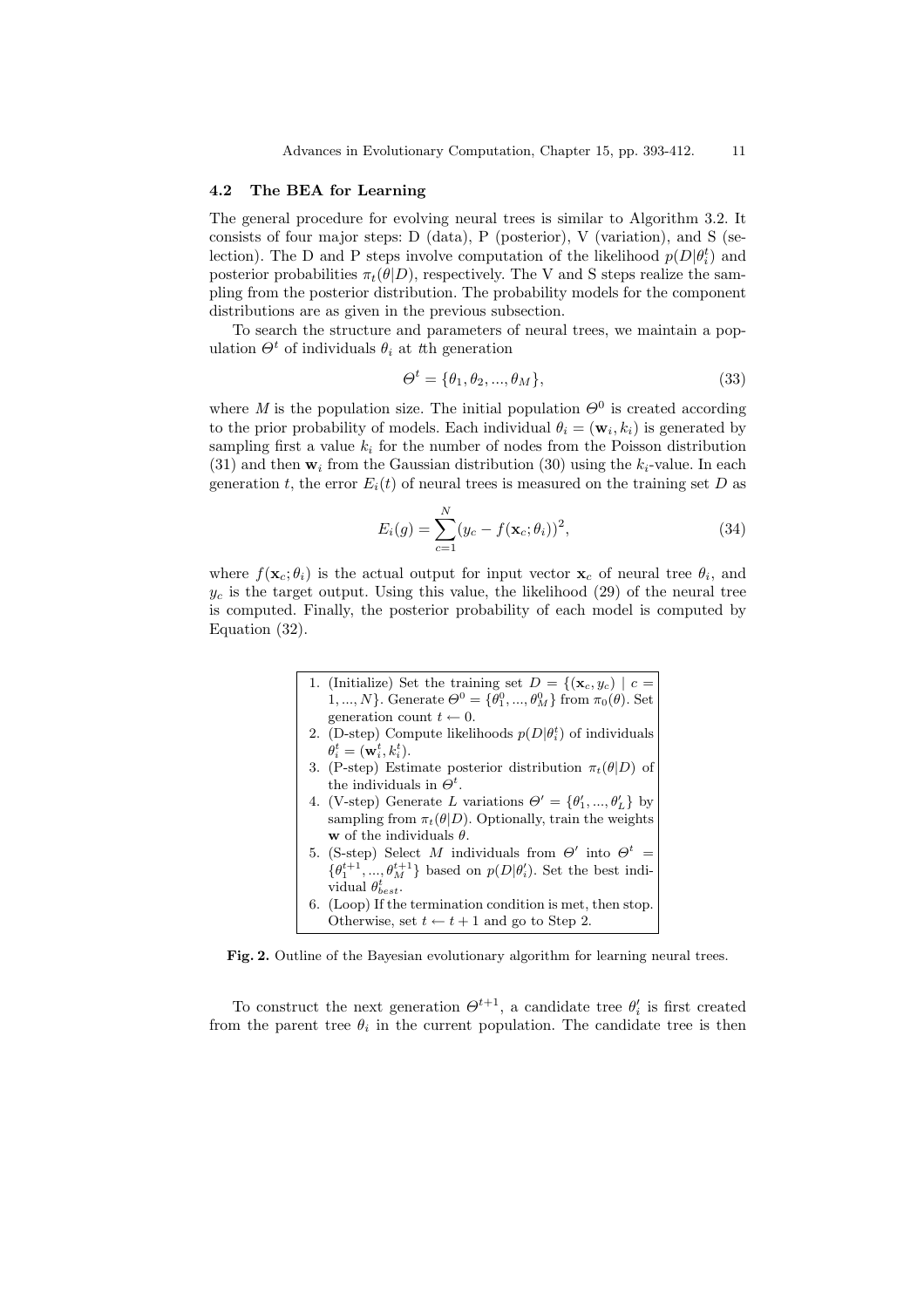accepted with probability

$$
\alpha(\theta_i, \theta'_i) = \min\left\{1, \frac{\pi(\theta'_i|D)}{\pi(\theta_i|D)}\right\},\tag{35}
$$

which is called the acceptance probability. The candidate tree  $\theta_i'$  is always accepted when its posterior probability is higher than that of the parent; otherwise, it is accepted according to the ratio of two probabilities. If the candidate model is accepted,  $\theta_i'$  is copied into the next generation. If candidate is rejected, then  $\theta_i$  is copied into the next generation.

Two major variation operators are applied to the parent models for generating candidate models. First, crossover operators swap two subtrees chosen at random from the parent tree  $\theta_i$  and another tree  $\theta_i$ ,  $(i \neq j)$  which is selected randomly from the current population to create the candidate model  $\theta_i$ . Second, mutation operators change the type of nonterminal nodes or the index of incoming units in the subtree which is also chosen randomly from the parent tree. Other kinds of mutations can also be defined. The probabilities for applying these operators are  $p_c$  and  $p_m$ , respectively. These mating steps are performed iteratively until L individuals are produced.

Weights of a neural tree are adjusted through a stochastic hill-climbing. All components of the weight vector w are changed just once in a random order by a Gaussian mutation expression

$$
w'_{ij} = w_{ij} + N(0, 1) \qquad j = 1, 2, ..., k_i - 1,
$$
\n(36)

where  $k_i$  is the number of nodes in tree  $\theta_i$  and  $N(0, 1)$  is a normal distribution with mean 0 and variance 1. Each change of the weight is also accepted by Equation (35).

The offspring population  $\Theta'$  is obtained through the above procedure and we finally generate the parent population  $\Theta^{t+1}$  of the next generation by selecting the best  $M$  individuals from  $\Theta'$ .

#### 4.3 Empirical Results

To see the potential advantages of probabilistic approach underlying the BEAs for learning, we carried out experiments on time series data. The far-infrared NH<sup>3</sup> laser data was chosen as a test problem [26]. We used the first 500 data points for evolving the neural tree models and the rest 500 data points for testing the predictive accuracy. Other experimental setup is as follows: the maximum number of branches of a nonterminal node is 3, which is the same as the input size, the standard deviation of the noise is  $\sigma = 0.05$ , and the maximum number of fitness evaluations is  $10^6$ . The candidate population size is identical to the parent population size  $(M = L)$  in all experiments.

The effects of priors were analyzed by running BEAs with different mean values of  $\lambda = 10, 20, 30, 40$  for the Poisson distribution on the number of nodes. Figures 3 and 4 show the effect of priors on the complexities of the best neural trees in terms of the number of nodes and the squared sum of weight values.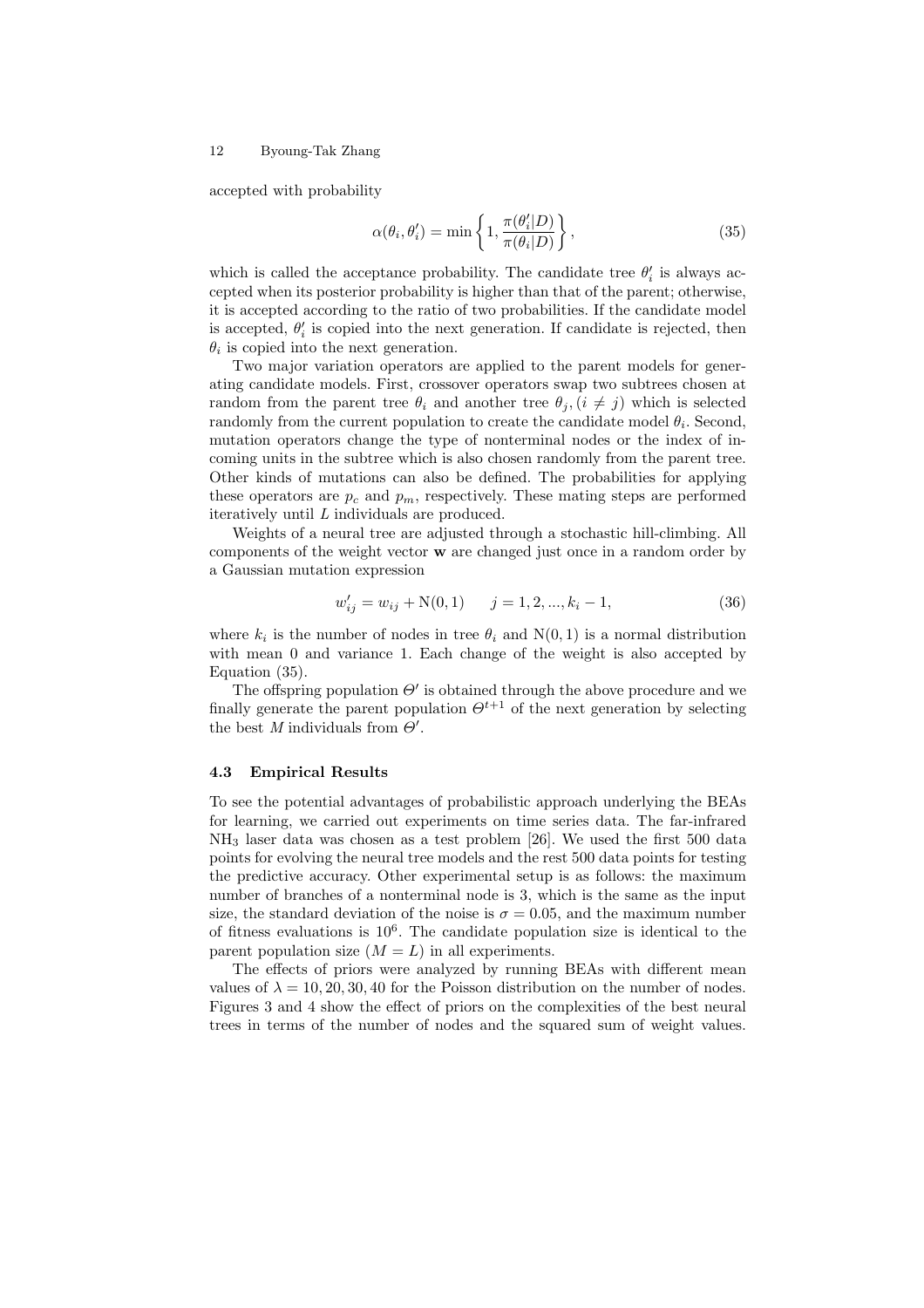

Fig. 3. Effects of the priors on the number of nodes in the solution trees for the laser problem.



Fig. 4. Effects of the priors on the weight size in the solution trees for the laser problem.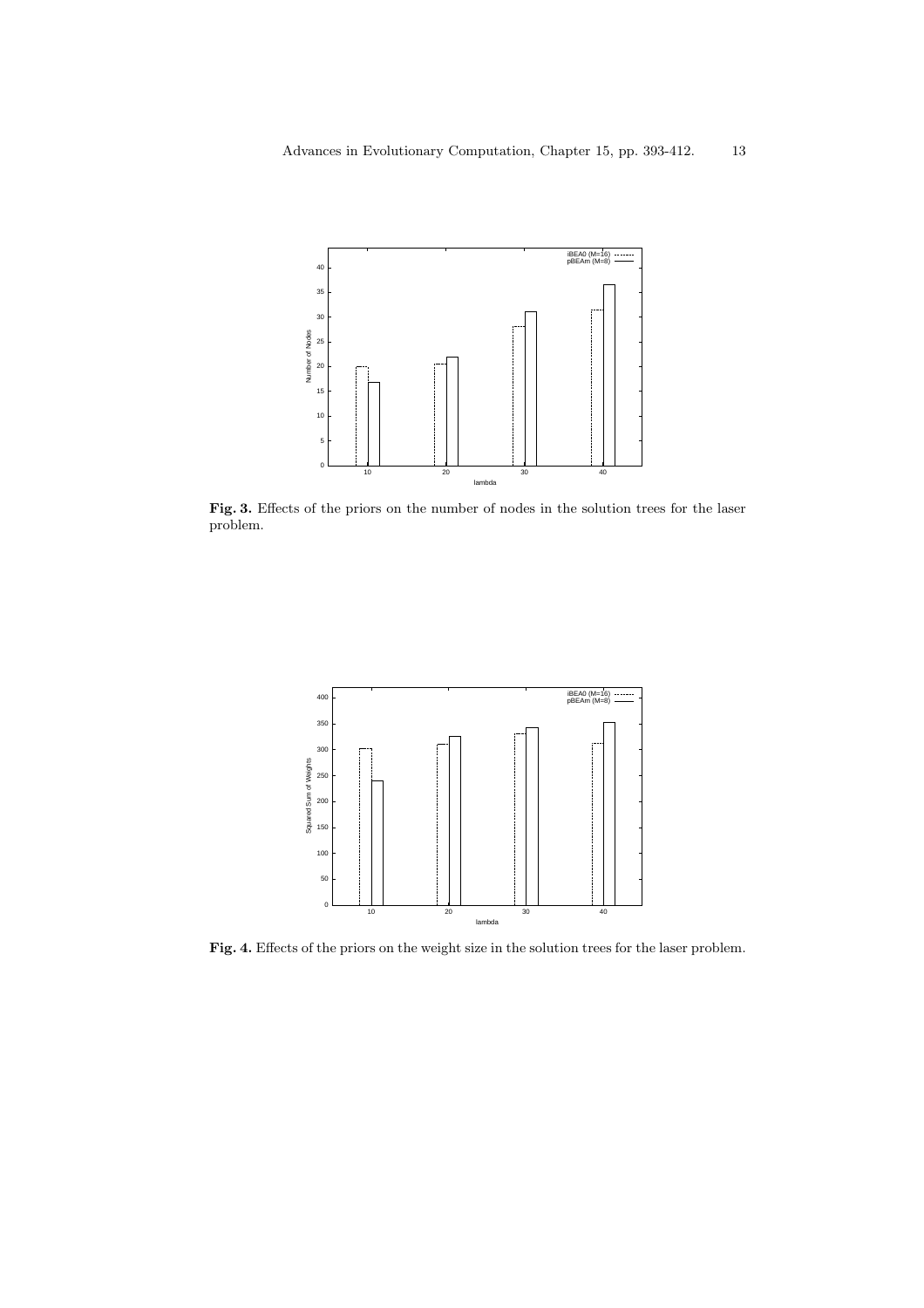

Fig. 5. Effects of the priors on the predictive accuracy of solution trees for the laser problem.

The corresponding performance (in normalized mean squared error) of the neural trees are shown in Figure 5. To take into account the variation caused by algorithm parameters, we ran two different versions of BEAs with varying population sizes and variation operators. Ten runs were made for each algorithm with each parameter setting.

The results show that for  $\lambda = 20$  and 30 the size of solution trees is approximately the same as  $\lambda$ , while for  $\lambda = 10$  the solution size was around 18 and for  $\lambda = 40$  the solution size was around 35. This suggests that the size of best solutions for this problem is likely to lie between 20 and 35. This reasoning is confirmed by seeing the accuracy given in Figure 5, which indicates the best solution size of 30 nodes. The results also show that the prior effect is relatively robust in the sense that incorrect priors, as in the case of  $\lambda = 20$ , can still lead to acceptable solutions. The results for  $\lambda = 40$  indirectly show the Occam's razor effect (i.e. parsimony pressure) of priors: unnecessary complexity is avoided. Figure 4 shows that weight values are less strongly dependent on  $\lambda$  than the number of nodes. This means that harmful overfitting, at least serious one, did not occur. One possible explanation for this is that local search is better guided by the probability distribution models. Another reason might be the Occam's razor effect, that is, preferring parsimonious solutions avoids overfitting to the data.

To summerize, the experimental results support the effectiveness of priors in guiding the evolutionary learning of tree structures and weights; good priors facilitate the search process and result in better solutions. This is contrasted with conventional evolutionary algorithms where it is usually difficult to incorporate the prior knowledge about the problem domain.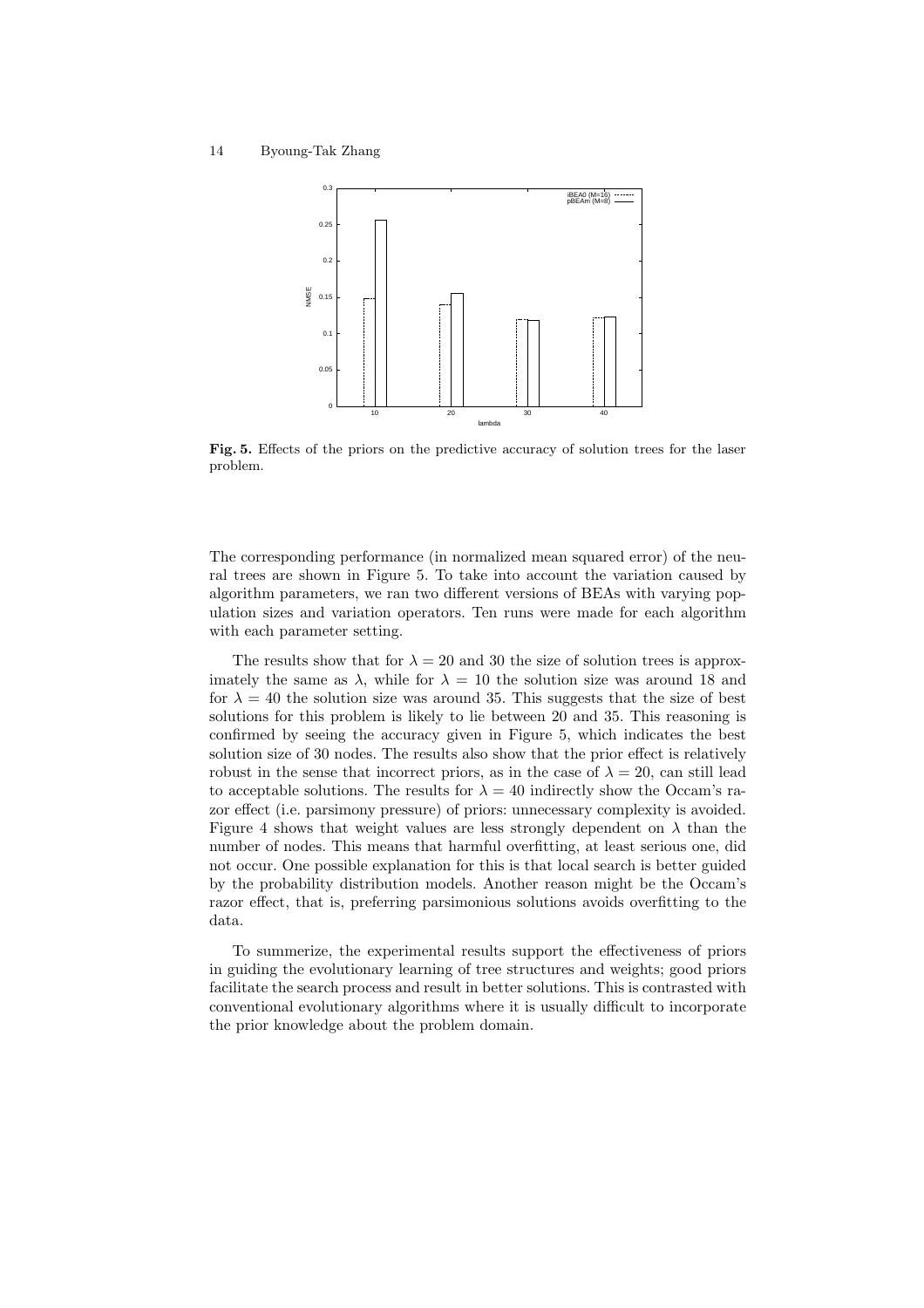# 5 Bayesian Evolutoinary Computation for Optimization

In this section, a method for Bayesian evolutionary optimization is presented. It is based on the distribution estimation of the sample population. To find the  $x$ -point that maximizes the objective function  $f$ , this method builds a model  $f_{\theta}$  of f using the current population of search points. We present a distribution estimation method that uses the Helmholtz machine [6], a probabilistic graphical model.

### 5.1 The BEA for Optimization

The algorithm is summarized in Figure 6. Initially, a population  $X^0$  of M search points  $\mathbf{x}_i^0$ ,  $i = 1, ..., M$ , are generated from a prior distribution  $\pi_0(\mathbf{x})$ . It should be stressed that the search space we are here concerned with is the x-space, not the  $\theta$ -space. Note also that the population in this optimization context is denoted as  $X<sup>t</sup>$ , not D which is reserved to denote the training data set in the context of learning. Once created, the fitness values of the points are evaluated and their likelihoods  $p(X^t|\theta)$  are computed, where  $\theta$  is the parameter vector for the probability model of the population. Combining the prior  $\pi_0(\mathbf{x})$  and likelihood  $p(X^t|\theta)$ , the posterior probability  $\pi(\theta|X^t)$  of individuals is computed using the Bayes rule:

$$
\pi(\theta|X^t) = \frac{p(X^t|\theta)\pi(\theta)}{p(X^t)}.
$$
\n(37)

Since  $p(X^t)$  does not depend on the parameter vector  $\theta$ , maximization of Equation (37) is equivalent to maximizing the numerator, i.e.

$$
\pi(\theta|X^t) \propto p(X^t|\theta)\pi(\theta). \tag{38}
$$

Note that, under the uniform prior for  $\theta$ , the maximization of Equation (38) is reduced to finding the maximum likelihood estimate  $\hat{\theta}$ :

$$
\theta^* = \arg\max_{\theta} \pi(\theta | X^t) = \arg\max_{\theta} p(X^t | \theta) = \hat{\theta}.
$$
 (39)

Thus, the posterior distribution  $\pi(\theta|X^t)$  can be approximated by the maximum likelihood  $p(X^t|\hat{\theta})$ . We make use of this equivalence and use a Helmholtz machine to find  $p(X^t|\hat{\theta})$ .

Once the posterior distribution (or its MLE approximation) is estimated, new points are generated by sampling from the posterior predictive distribution  $p(\mathbf{x}|X^t)$ . To do this, we make use of the following relationship

$$
p(\mathbf{x}|X^t) \approx p(\mathbf{x}|\hat{\theta}) \int \pi(\theta|X^t) d\theta \tag{40}
$$

$$
=p(\mathbf{x}|\hat{\theta}),\tag{41}
$$

which follows from the similar arguments given for Equation (14).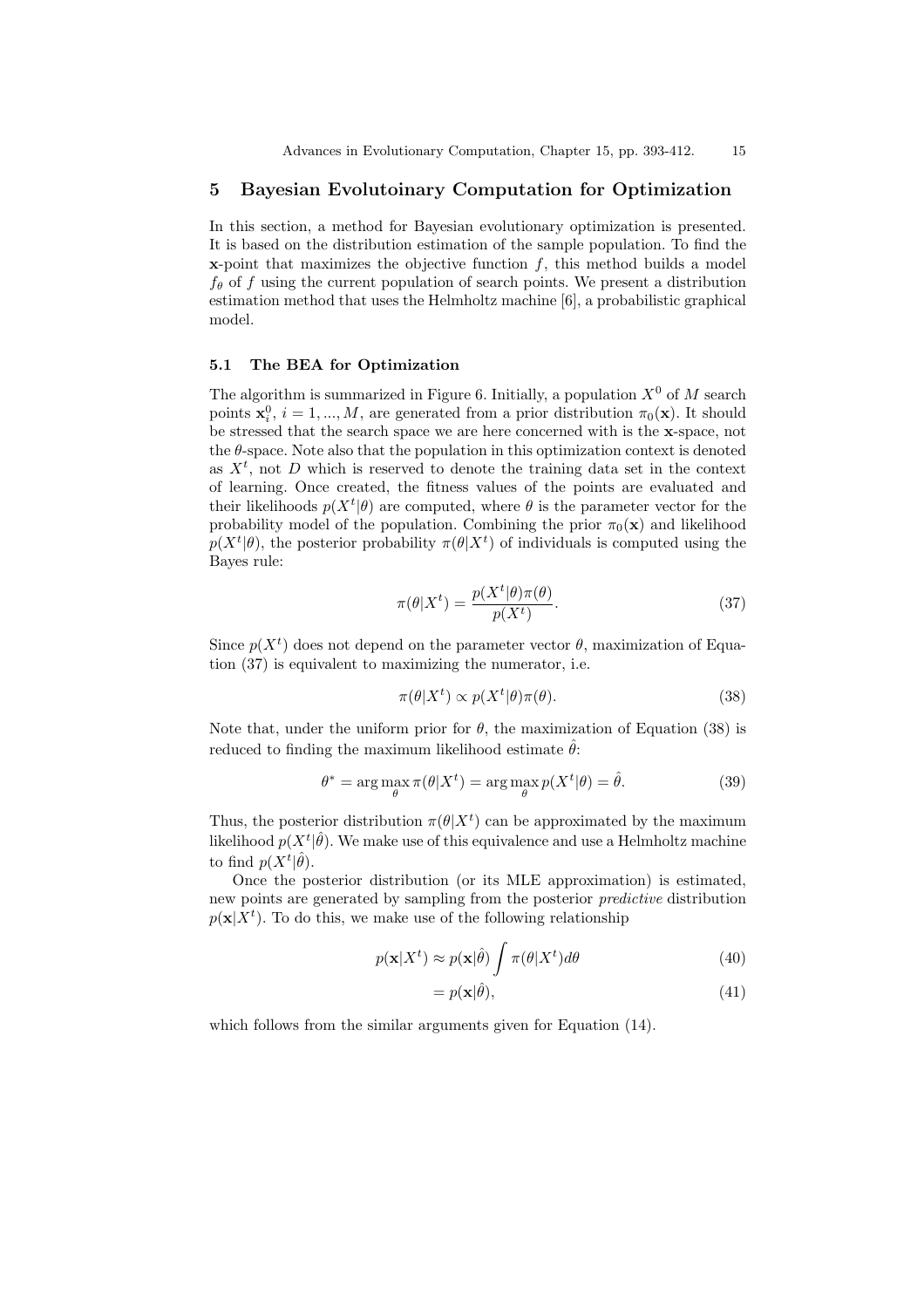| 1. (Initialize) Generate $X^0 = {\mathbf{x}_i^0, , \mathbf{x}_M^0}$ from the                          |  |
|-------------------------------------------------------------------------------------------------------|--|
| prior distribution $\pi_0(\mathbf{x})$ . Set generation count $t \leftarrow 0$ .                      |  |
| 2. (D-step) Given $X^t$ , compute the parameter $\hat{\theta}$ that                                   |  |
| maximizes the likelihood $p(X^t \theta)$ using a Helmholtz                                            |  |
| machine.                                                                                              |  |
| 3. (P-step) Estimate the posterior predictive distribu-                                               |  |
| tion $p_{t+1}(\mathbf{x}) = p(\mathbf{x} X^t) \approx p(\mathbf{x} \hat{\theta})$ using the Helmholtz |  |
| machine.                                                                                              |  |
| 4. (V-step) Generate L variations $X' = {\mathbf{x}'_1, , \mathbf{x}'_L}$ by                          |  |
| sampling from the distribution $p_{t+1}(\mathbf{x})$ using $\theta$ of the                            |  |
| Helmholtz machine.                                                                                    |  |
| 5. (S-step) Select M best points from $X'$ and $X^t$ into                                             |  |
| $X^{t+1} = {\mathbf{x}_1^{t+1}, , \mathbf{x}_M^{t+1}}$ based on their fitness values                  |  |
| $f(\mathbf{x})$ .                                                                                     |  |
| $6.$ (Loop) If the termination condition is met, then stop.                                           |  |
| Otherwise, set $t \leftarrow t + 1$ and go to Step 2.                                                 |  |

Fig. 6. Outline of the Bayesian evolutionary algorithm for optimization where the Helmholtz machine is used for density estimation.

To summarize, the BEA for optimization consists of four main steps: data observation  $(D)$ , probability estimation  $(P)$ , variation  $(V)$ , and selection  $(S)$ steps. In the P-step, the density of the current population  $X<sup>t</sup>$  is estimated, in this case, by a Helmholtz machine [6]. Since the samples may not be very representative of the distribution, especially in early generations, the weights of the Helmholtz machine are reinitialized each generation. This avoids trapping in local minima. In the V-step, the learned Helmholtz machine is used to generate offspring population  $X'$  of L data points. More details on learning and simulating from the Helmholtz machine can be found in [28]. In the S-step, M best points are chosen into the next population  $X^{t+1}$  from the union of  $X^t$  and  $X'$ . In the experiments, we use  $L = M$ . This is similar to the  $(\mu + \lambda)$  evolution strategy [3] with  $\mu = \lambda = M$ .

#### 5.2 Empirical Results

Experiments have been performed on a suite of deceptive functions from the literature [19, 20]. We used the one-max function, quadratic function, 3-deceptive function, and trap-5 function. Here we report the results of the first two problems; additional results can be found in [28].

The performance of the Helmholtz machine was compared with that of the simple genetic algorithm (sGA). The sGA used one cut-point crossover, one point mutation, and roulette-wheel selection. The parameters for sGA were: maximum generation  $= 10^7$ , population size  $= 50$ , crossover rate  $= 0.5$ , and mutation rate  $=$ 0.01. The parameters of the BEA with the Helmholtz machine were: maximum generation  $= 10^5$ , population size  $= 50$ , learning rate  $= 0.5$ , and number of  $iterations = 1000.$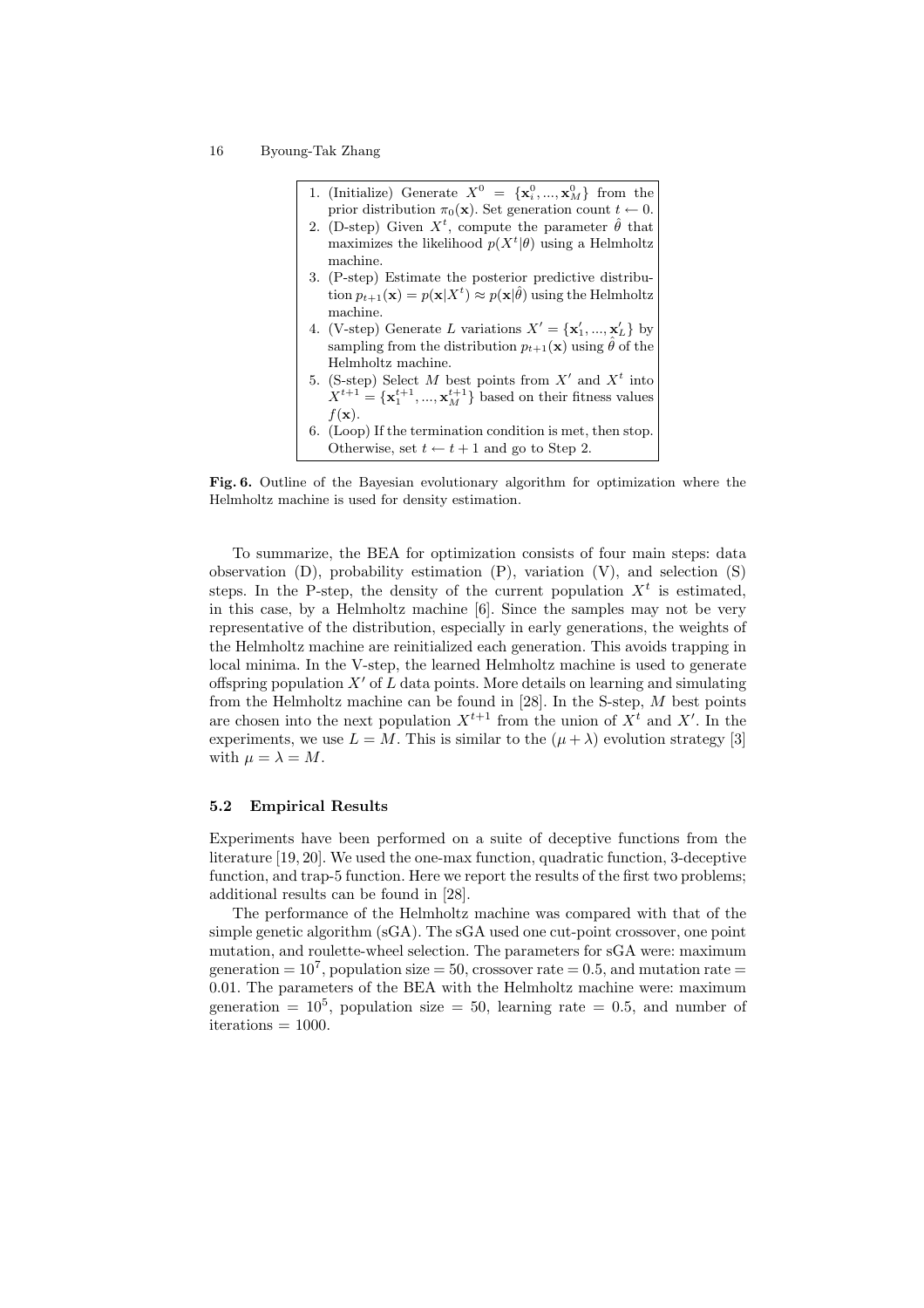Tables 1 and 2 summarize the results for the one-max and quadratic functions, respectively. The results shown are average values over 10 runs. The algorithm is considered as converged if the population contains over 10% of optimal solutions. The entry of the tables marked with '-' means that none of the runs found an optimal solution. The results show that the Bayesian evolutionary algorithms with the Helmholtz machine outperform the simple genetic algorithm both in the success rate and in the number of iterations. BEAs find the optimal solutions all the time while the simple GA finds solutions for small size problems only. It is also interesting that the BEAs find solutions much faster than the sGAs when both find optimal solutions. The table shows that the computational time (in the number of interations) for sGAs grow exponentially while that for the BEAs grow almost linearly.

Table 1. Results on the one-max function for the Helmholtz machine algorithm (HM) and the simple genetic algorithm (sGA).

| Problem     | Success % |     | Number of Iterations |           |
|-------------|-----------|-----|----------------------|-----------|
| <b>Size</b> | HМ        | sGA | HМ                   | sGA       |
| 20          | 100       | 100 | 6.3                  | 930.7     |
| 40          | 100       | 100 | 34.7                 | 16,904.7  |
| 60          | 100       | 50  | 175.4                | 5,691,291 |
| 80          | 100       |     | 657.7                |           |
| 100         | 100       |     | 2999.3               |           |

Table 2. Results on the quadratic function for the Helmholtz machine algorithm (HM) and the simple genetic algorithm (sGA).

| Problem     | Success % |              | Number of Iterations |           |
|-------------|-----------|--------------|----------------------|-----------|
| <b>Size</b> | HМ        | $_{\rm sGA}$ | HМ                   | sGA       |
| 20          | 100       | 100          | 5.9                  | 12,073.3  |
| 40          | 100       | 10           | 33.0                 | 6,532,588 |
| 60          | 100       | $\mathbf{0}$ | 198.0                |           |
| 80          | 100       | 0            | 765.6                |           |
| 100         | 100       |              | 3430.7               |           |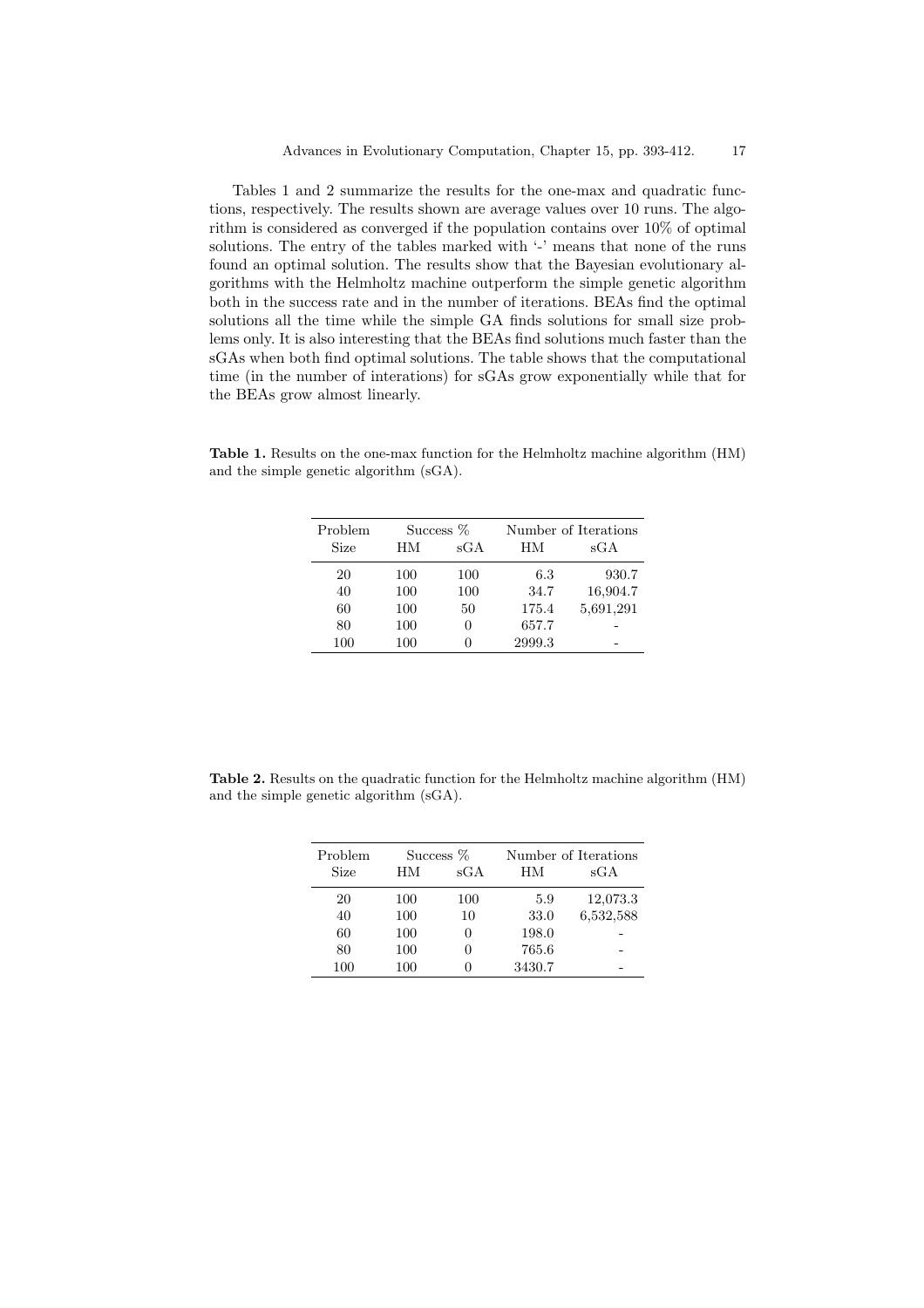# 6 Concluding Remarks

We presented a unified probabilistic framework for solving optimization and learning problems using evolutionary computation. In this framework, evolutionary computation is formulated as a probabilistic process of Bayesian inference, which leads to a class of Bayesian evolutionary algorithms or BEAs. The generality and concreteness of the framework is demonstrated by showing two specific instances of BEAs. One is for optimization and the other for learning.

The method of Bayesian evolutionary optimization is very closely related to the distribution estimation algorithms. Similar to the usual EDAs, a BEA builds a probabilistic model of discrete samples. However, BEAs are more general in the sense that the distribution estimated is the posterior distribution which encompasses likelihood functions (as in most EDAs) as a special case. We have shown that graphical models such as Helmholtz machines provide a powerful tool for implementing the BEA for optimization. We also show that the learning problems can be effectively solved by adopting the Bayesian evolutionary approach. This was shown in the context of evolving neural tree models for predicting time series data. The probabilistic approach allows the evolution to be guided more effectively by using principled specification of prior knowledge.

It is interesting to see that learning helps solve optimization problems (as in the distribution estimation algorithms), while optimization helps solve learning problems (as in genetic programming and other evolutionary algorithms for machine learning). In both cases, evolutionary computation can be used as a tool for learning and optimization. In this work, we studied two rather loosely coupled combinations of learning and optimization. However, it is not difficult to imagine more tightly and cross-coupled combinations of evolutionary learning and optimization. For example, it would be interesting to have an evolutionary algorithm that "learns" the distribution of a training data set using evolutionary "optimization" where the training data set itself is collected incrementally by an evolutionary "learning" process to "optimize" some information criterion.

# Acknowledgments

This research was supported by the Korea Science and Engineering Foundation (KOSEF) under Grant 981-0920-350-2, by the Korea Ministry of Science and Technology through KISTEP under Grant BR-2-1-G-06, and by the Korea Ministry of Education under the BK21 Program.

# References

- 1. Baluja, S., Caruana, R.: Removing the genetics from the standard genetic algorithm. Technical Report CMU-CS-95-141, Carnegie Mellon University (1995)
- 2. Baluja, S., Davies, S.: Using optimal dependency-trees for combinatorial optimization: learning the structure of the search space. In Proc. 14th Int. Conf. on Machine Learning, Morgan-Kaufmann, (1997) 30–38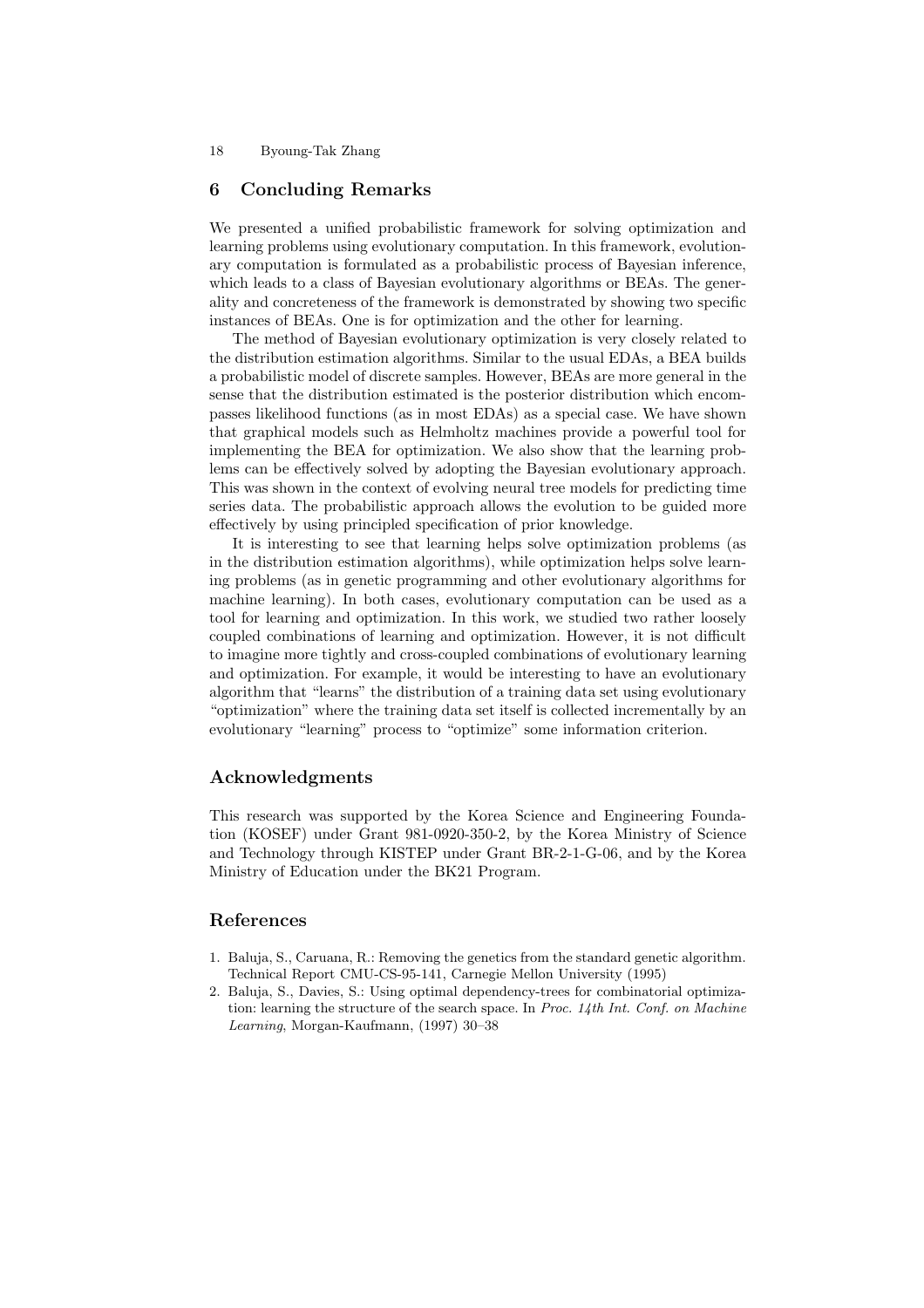- 3. Bäck, T.: Evolutionary Algorithms in Theory and Practice. Oxford Univ. Press (1996)
- 4. Banzhaf, W., Nordin, P., Francone, F.: Genetic Programming: An Introduction. San Mateo, CA: Morgan Kaufmann (1998)
- 5. Cherkassky, V., Mulier, F.: Learning from Data: Concepts, Theory, and Methods. Wiley (1998)
- 6. Dayan, P., Neal, G.E., Zemel, R.S.: The Helmholtz machine. Neural Computation, Vol. 7. (1995) 1022–1037
- 7. De Bonet, J.S., Isbell, C.L., Viola, P.: MIMIC: Finding optima by estimating probability densities. In Advances in Neural Information Processing Systems 9, The MIT Press (1997) 424–430
- 8. Fogel, D.B., A. Ghozeil, A.: Using fitness distributions to design more efficient evolutionary computations. In Proc. 1996 IEEE Int. Conf. on Evolutionary Computation, Piscataway, NJ: IEEE Press (1996) 11–19
- 9. Fogel, D.B. (ed.): Evolutionary Computation: The Fossil Record. IEEE Press (1998)
- 10. Friedberg, R. M.: A learning machine: Part I, IBM J. Research and Development, Vol. 2. No. 1. (1958) 2–13
- 11. Gelman, A., Carlin, J.B., Stern, H.S., Rubin, D.B.: Bayesian Data Analysis, London: Chapman & Hall (1995)
- 12. Goldberg, D.E.: Genetic Algorithms in Search, Optimization, and Machine Learning. Addison-Wesley (1989)
- 13. Hinton, G.E., Dayan, P., Frey, B.J., Neal R. M.: The wake-sleep algorithm for unsupervised neural networks. Science, Vol. 268. (1995) 1158–1160
- 14. Holland, J. H.: Escaping brittleness: The possibilities of general-purpose learning algorithms applied to parallel rule-based systems. In Machine Learning: An Artificial Intelligence Approach, Vol. II, R.S. Michalski, J.G. Carbonell, and T.M. Mitchell, Eds. San Francisco: Morgan Kaufmann, (1986) 593–623
- 15. Koza, J. R.: Genetic Programming: On the Programming of Computers by Means of Natural Selection. Cambridge, MA: MIT Press (1992)
- 16. Mühlenbein, H., Paaß, G.: From recombination of genes to the estimation of distributions I: Binary parameters. In Parallel Problem Solving from Nature IV, LNCS 1141, Springer (1996) 178–187
- 17. Mühlenbein, H., Mahnig, T., A. Ochoa: Schemata, distributions and graphical models in evolutionary optimization. *Journal of Heuristics*, Vol. 5. (1999) 215–247
- 18. Mühlenbein, H., Mahnig, T.: FDA A scalable evolutionary algorithm for the optimization of additively decomposed functions. Evolutionary Computation, Vol. 7. No. 4. (1999) 353–376
- 19. Pelikan, M., Mühlenbein, H.: The bivariate marginal distribution algorithm. Advances in Soft Computing - Engineering Design and Manufacturing, London: Springer-Verlag (1999) 521–535
- 20. Pelikan, M., Goldberg, D.E., Cantú-Paz, E.: BOA: The Bayesian optimization algorithm. In Proc. 1999 Genetic and Evolutionary Computation Conference, CA: Morgan Kaufmann (1999) 525–532
- 21. Rissanen, J.: Stochastic complexity and modeling. The Annals of Statistics, Vol. 14. (1986) 1080–1100.
- 22. Schwefel, H.-P.: Evolution and Optimum Seeking, Sixth Generation Computer Technology Series, Wiley, New York (1995)
- 23. Zhang, B.-T.: A Bayesian framework for evolutionary computation. In Proc. 1999 Congress on Evolutionary Computation (CEC99), IEEE Press (1999) 722–727
- 24. Zhang, B.-T.: Bayesian methods for efficient genetic programming. Genetic Programming and Evolvable Machines, Vol. 1. No. 3. (2000) 217–242